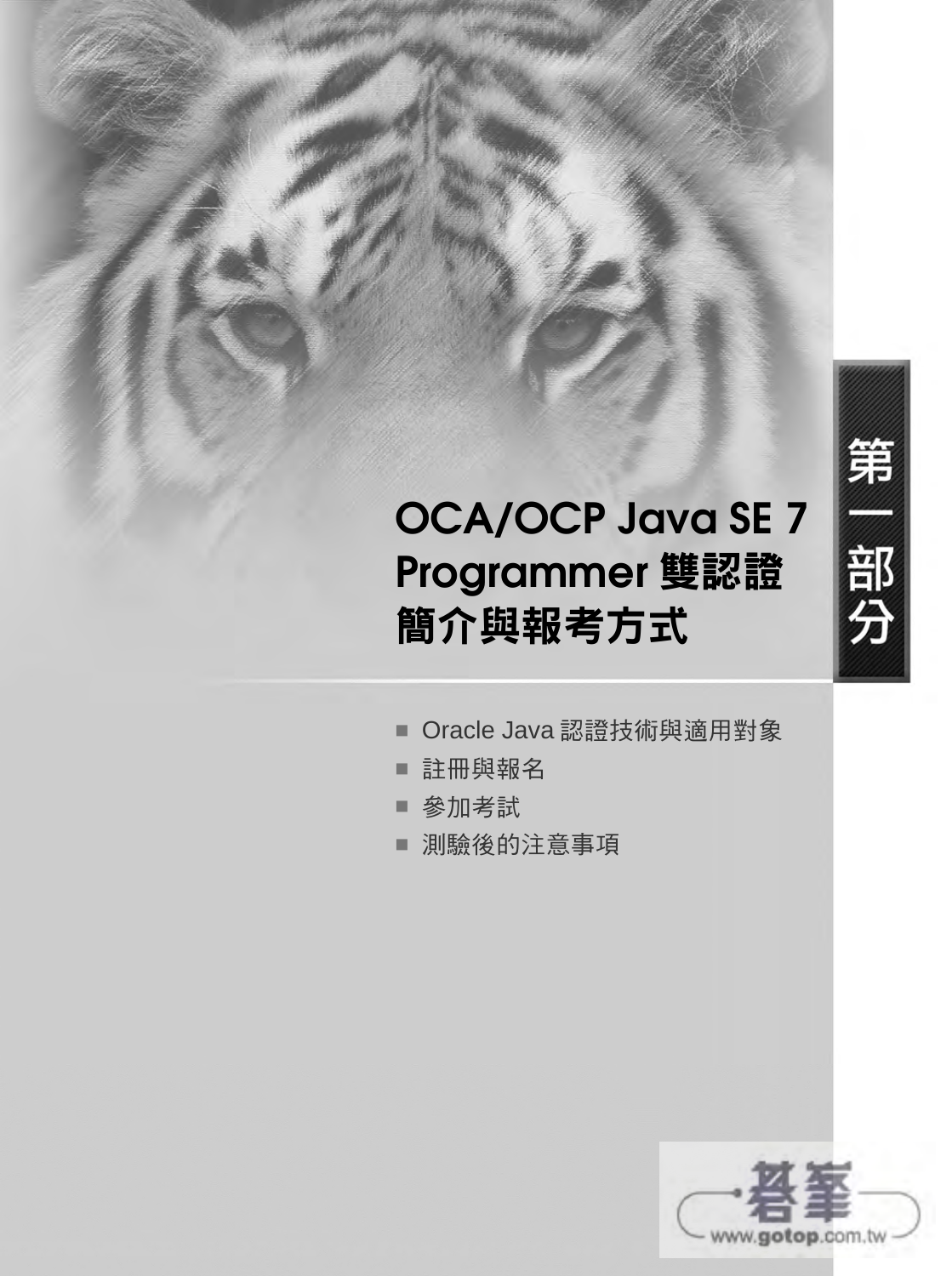# **1 Oracle Java** 認證技術與適用對象

 $2010 \, \text{£} \, 9 \, \text{F}$  1 日起, Sun 認證方案將與 Oracle 認證方案完全整合。所有 Java、 Oracle Solaris、MySQL、Oracle Solaris Cluster 及 Open Office 認證將整 併在 Oracle 認證方案下,以全新的 Oracle 認證方案重新發佈。Oracle 官網的 Oracle University 也做出以下說明:

- 各項考試形式及目標與從前相同,對於正在準備取得認證的人員沒有影響。
- 目前手上持有前述任一考試的認證卷,在到期日前皆屬有效。
- 您所取得有 Sun 商標的國際認證證書,在 Oracle 認證方案下仍獲認同且持續 有效。您隨時可以將認證升級至最新的技術版次,以獲得載明 Oracle 商標的 國際認證證書。
- 在 2010 年 9 月 1 日後通過認證考試,您將會獲得 Oracle 商標的證書,並可使 用 Oracle 認證方案標誌,讓 Oracle 公司為您的認證技術背書。

Oracle 與 Sun 除了整合 Java 專業認證名稱, 在證照分類等級方面, Oracle 也將 Java 證照分成 Associate、Professional、Expert 與 Master 四個不同等級。以 下針對常見的 Java 認證列表說明:

| 等級             | 考試代號    | Oracle 認證名稱                            |
|----------------|---------|----------------------------------------|
| Associate      | 1z0-850 | OCA, Java SE 5/SE 6                    |
| 入門認證           | 1z0-803 | OCA, Java SE 7 Programmer I            |
| Professional   | 1z0-853 | OCP, Java SE 5 Programmer              |
| 專業認證           | 1z0-854 | OCP, Java SE 5 Programmer 升級考          |
|                | 1z0-851 | OCP, Java SE 6 Programmer              |
|                | 1z0-851 | OCP, Java SE 6 Programmer 升級考          |
|                | 1z0-804 | OCP, Java SE 7 Programmer II           |
|                | 1z0-805 | OCP, Java SE 7 Programmer 升級考          |
|                | 1z0-858 | OCP, Java EE 5 Web Component Developer |
| Expert<br>專家認證 | 1z0-899 | OCE, Java EE 6 Web Component Developer |

表 1-1:常見 Java 專業技術認證等級與考試代號

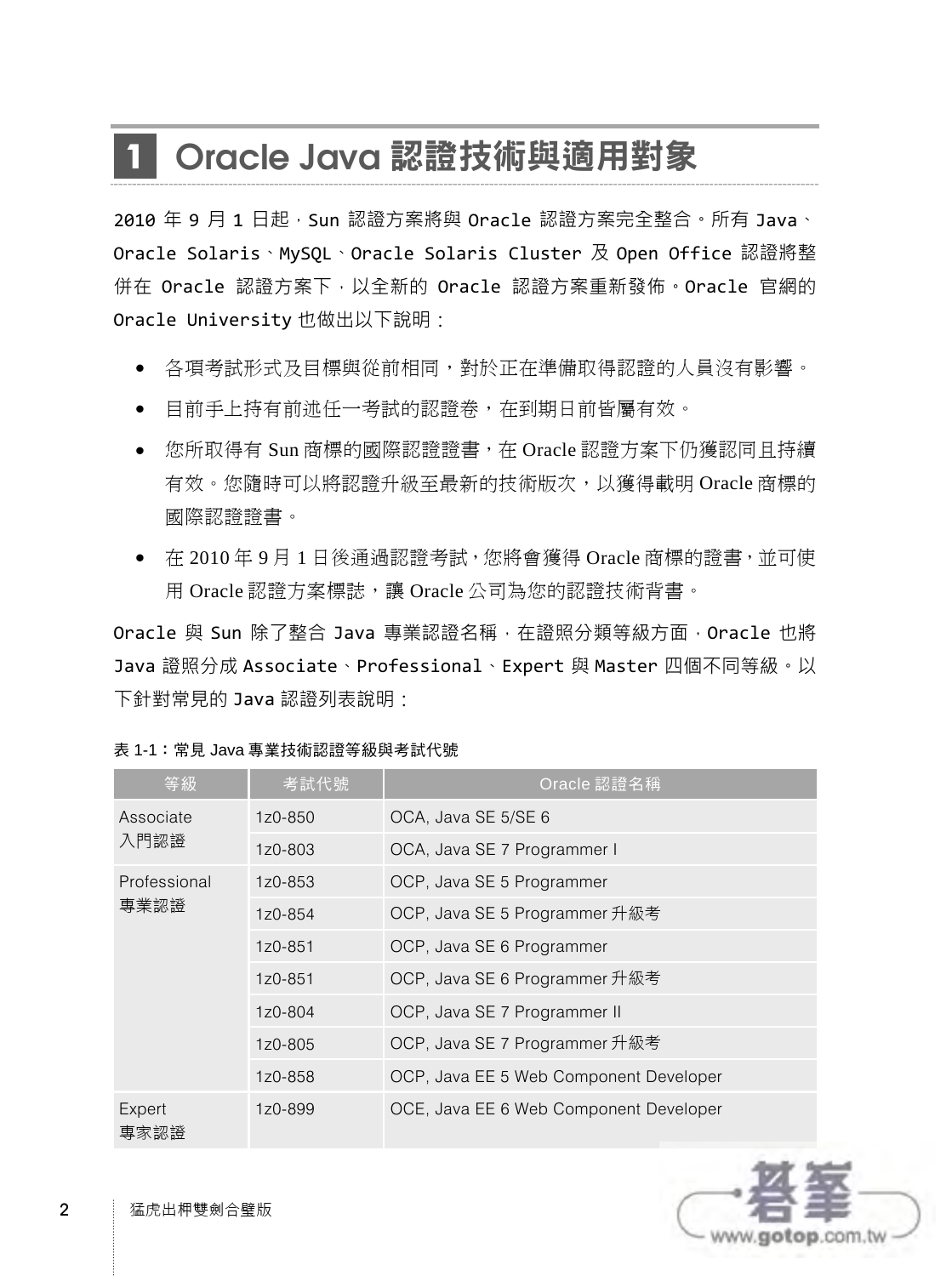| 等級            | 考試代號    | Oracle 認證名稱                             |
|---------------|---------|-----------------------------------------|
| Mater<br>認證大師 | 1z0-864 | OCM, Java EE 5 Enterprise Architect I   |
|               | 1z0-865 | OCM, Java EE 5 Enterprise Architect II  |
|               | 1z0-866 | OCM, Java EE 5 Enterprise Architect III |

針對 Java Web 認證最新的 Java EE **6** Web Component Developer 認證層級已經 升級到 Expert (專家認證), 而舊有的 Java EE 5 Web Component Developer 仍 是在 Professional(專業認證)層級。欲知更多詳情請參考 Oracle 認證專頁 (http://education.oracle.com/pls/web\_prod-plq-dad/db\_pages.getpage? page  $id=632$ )  $\cdot$ 

Oracle 的 Java 專業技術認證, 分別適合程式設計師 (Programmer)、研發人員/ 專家級研發人員(Developer/Expert)和架構工程師(Architect)。在報考研發 人員認證測驗之前必須先取得程式設計師認證,但架構工程師認證沒有這項限制。目 前 Java 專業技術認證主要證別/適合對象/報考資格列表如下:

| 認諮                                                              | 滴合對象                                                 | 報考資格                                                                                                                                                                                     |
|-----------------------------------------------------------------|------------------------------------------------------|------------------------------------------------------------------------------------------------------------------------------------------------------------------------------------------|
| OCA,<br>Java SE 5/SE 6<br>Java SE 71                            | 對於 Java 有興趣,想淺嘗!<br>Java 語言,或在專案上有機<br>會碰到 Java 的工作者 | 無                                                                                                                                                                                        |
| OCP.<br>Java SE 5/SE 6<br>Programmer<br>Java SE 7 Programmer II | 想成為 Java 程式設計師<br>(Programmer)                       | 欲取得最新 Java SE 7 Programmer<br>Ⅱ (1z0-804) 需先通過 Java SE 7 I<br>(1z0-803)使得進行考試。若您有任<br>一之前版本的 Java 證照 ( 早期 Sun<br>時期的 SCJP 亦可),可以透過 Java<br>SE 7 升級考試 (1z0-805) 直接報考<br>不須再考 Java SE 7 I。 |
| Oracle Certified Master,<br>Java SE 6 Developer                 | Window base 軟體研發人員<br>(Developer)                    | 必須先取得任一版本 OCP-JavaSE<br>Programmer 才能報考, 且必須連續<br>通過實作與申論二階段的考試才能<br>取得認證,其中有一科沒通過就必須<br>重考                                                                                              |
| <b>Oracle Certified</b><br>Professional,<br>Java EE 5 Web       | Web base 軟體研發人員<br>(Developer)                       | 必須先取得任一版本 OCP-JavaSE<br>Programmer 才可報考                                                                                                                                                  |

|  | 表 1-2:Java 專業技術認證的證別與認證說明 |
|--|---------------------------|
|--|---------------------------|

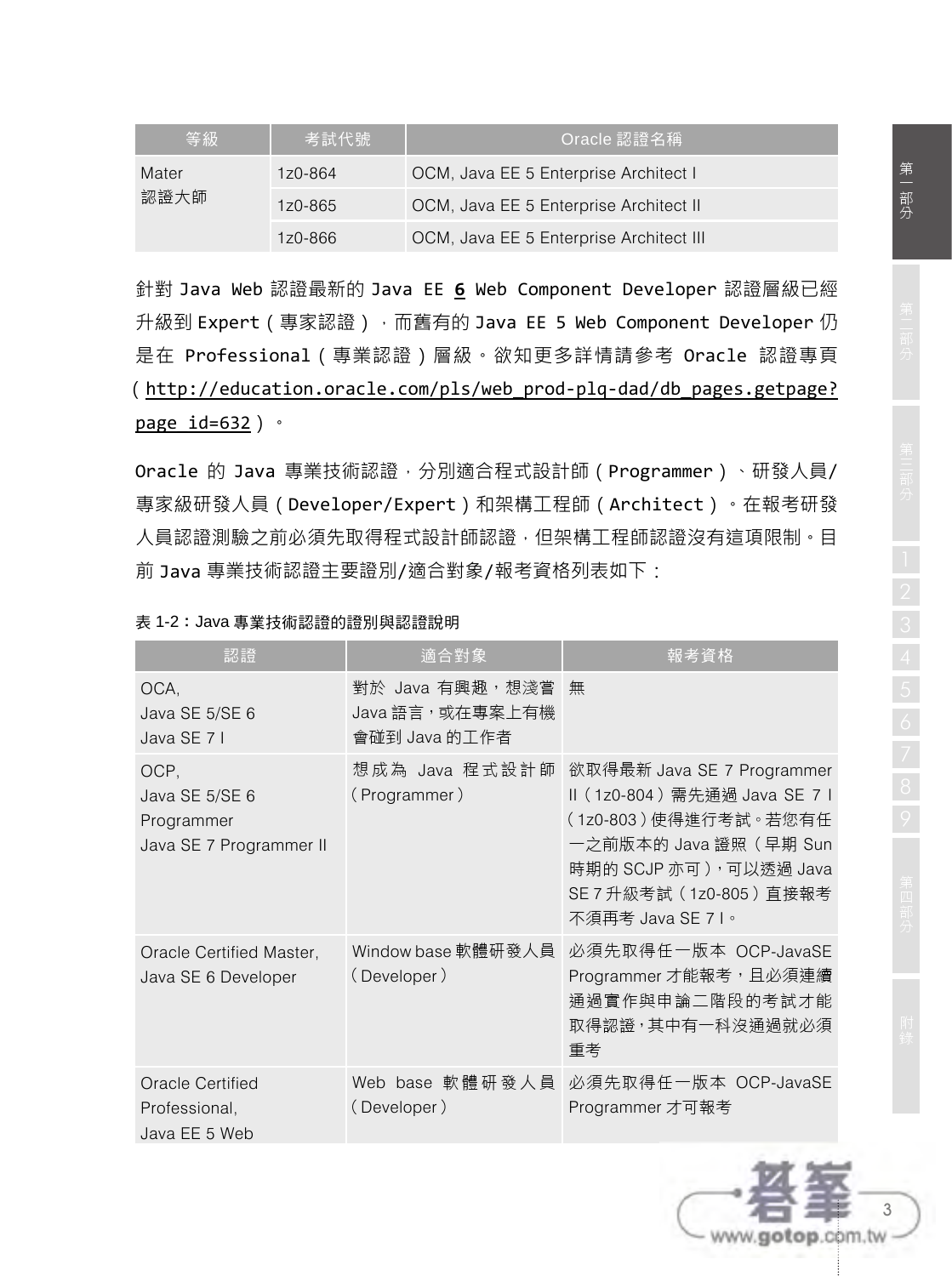| 認證                                                                                                                                  | 滴合對象                                   | <u>報</u> 考資格                            |
|-------------------------------------------------------------------------------------------------------------------------------------|----------------------------------------|-----------------------------------------|
| <b>Component Developer</b>                                                                                                          |                                        |                                         |
| Oracle Certified<br>Professional,<br>Java EE 5 Business<br><b>Component Developer</b>                                               | EJB 商業元件研發人員<br>(Developer)            | 必須先取得任一版本 OCP-JavaSE<br>Programmer 才可報考 |
| Oracle Certified<br>Professional,<br>Java EE 5 Web Services<br>Developer                                                            | Java Web Services 研發人<br>員 (Developer) | 必須先取得任一版本 OCP-JavaSE<br>Programmer 才可報考 |
| Oracle Certified<br>Professional.<br>Java ME 1 Mobile<br><b>Application Developer</b>                                               | 軟體研發人員(Developer) Programmer 才可報考      | 手持行動裝置(手機、PDA) 必須先取得任一版本 OCP-JavaSE     |
| Oracle Certified<br>Professional.<br>Java EE 6 Web<br>Component Developer                                                           | Web base 軟體專家級研發<br>人員 (Expert)        | 必須先取得任一版本 OCP-JavaSE<br>Programmer 才可報考 |
| Oracle Certified Master,<br>Java EE 5 Enterprise<br>Architect (Part I \ Part II \<br>Part III) 是一項獨立的認<br>證,也是 SUN Java 的最高<br>級認證。 | 有志成為 Java 架構工程師<br>(Architect)         | 必須連續通過三階段考試才能取得<br>該認證,其中有一科沒過就必須重考     |

## **1-1 OCP Java SE 7 Programmer** 認證考試內容

Java SE programmer 7 認證考試階段:

#### 表 1-3:Java SE 7 Programmer 專業技術認證考試階段

| 是否已有舊版本的!<br>Java 證照 | 第一階段考試<br>$1z0 - 803$ | 第二階段考試<br>$1z0 - 804$ | 升級考<br>$1z0 - 805$ |
|----------------------|-----------------------|-----------------------|--------------------|
| 無                    | OCA Java 7 I          | OCP Java 7 II         |                    |
| 有                    |                       |                       | OCP Java 7 II      |

由上表可知欲取得最新 Java SE 7 Programmer II(1z0-804)需先通過 Java SE 7 I(1z0-803)使得進行考試。若您有任一之前版本的 Java 證照(早期昇陽(Sun)

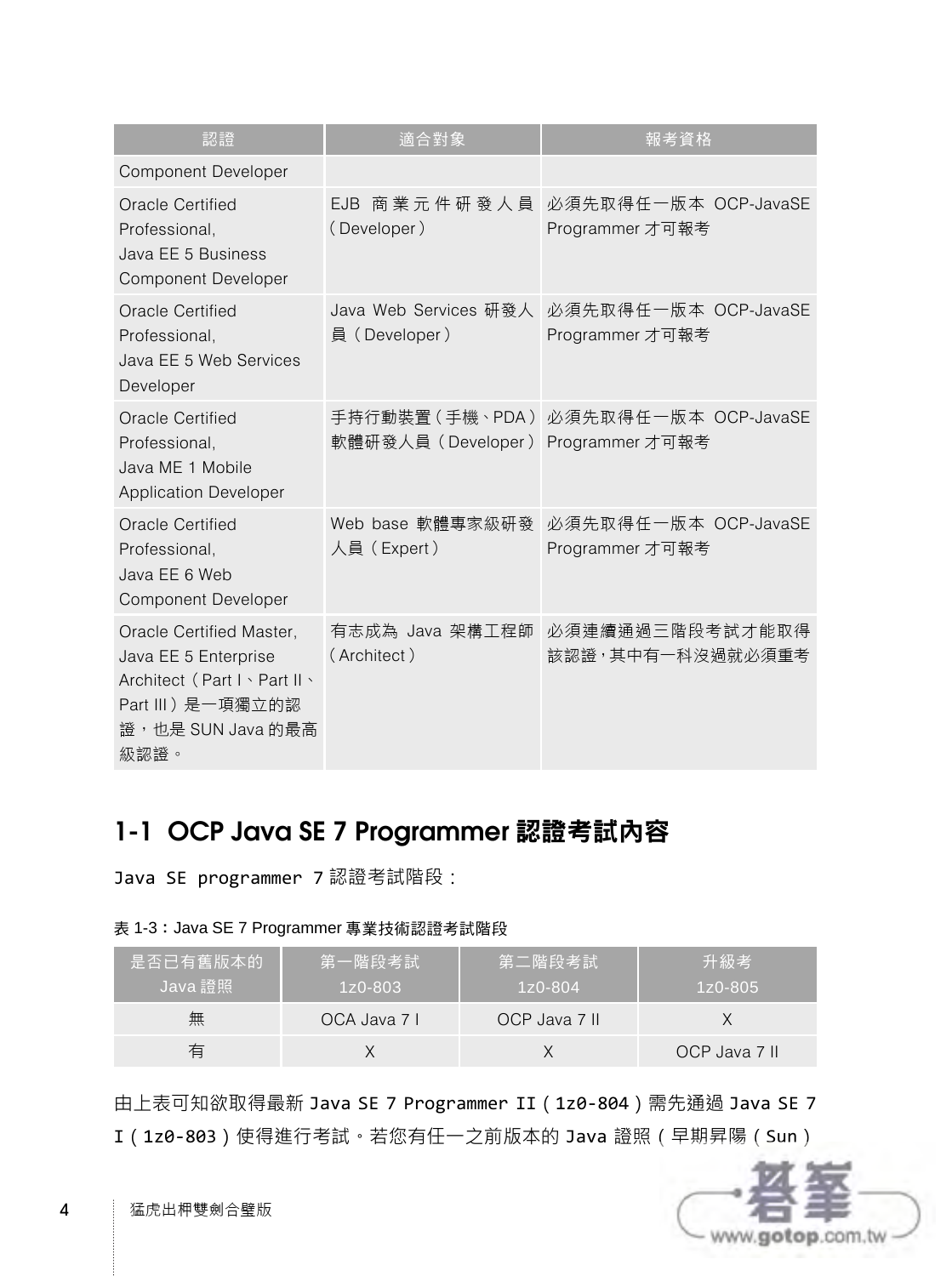時期的 SCJP 亦可),可以透過 Java SE 7 升級考試 (1z0-805)直接報考不須再考 Java SE 7 I。



表 1-4:Java SE 7 Programmer 認證測驗考試分數

| 考試編號    | 考題型式    | 及格分數                   | 考試時間   | 費用     | 考生資格                 |
|---------|---------|------------------------|--------|--------|----------------------|
| 1z0-803 | 90 題選擇題 | 77%<br>(90 題答對 70 題以上) | 140 分鐘 | 150 美金 | 無                    |
| 1z0-804 | 90 題選擇題 | 65%<br>(90 題答對 59 題以上) | 150 分鐘 | 150 美金 | 須通過 1z0-803          |
| 1z0-805 | 80 題選擇題 | 60%<br>(80 題答對 48 題以上) | 150 分鐘 | 150 美金 | 須有之前任一版<br>本 Java 證照 |

### **1-2 1z0-803** 基礎認證考試範圍

1z0-803 OCA Java SE 7.0 Programmer I 認證考試範圍包含下列 7 類:

- 1. Java 語法基礎
- 2. Java 資料型別運用
- 3. 運算子使用與決策結構
- 4. 建立與使用 Java 陣列
- 5. 方法設計與封裝
- 6. 物件繼承
- 7. 例外處理

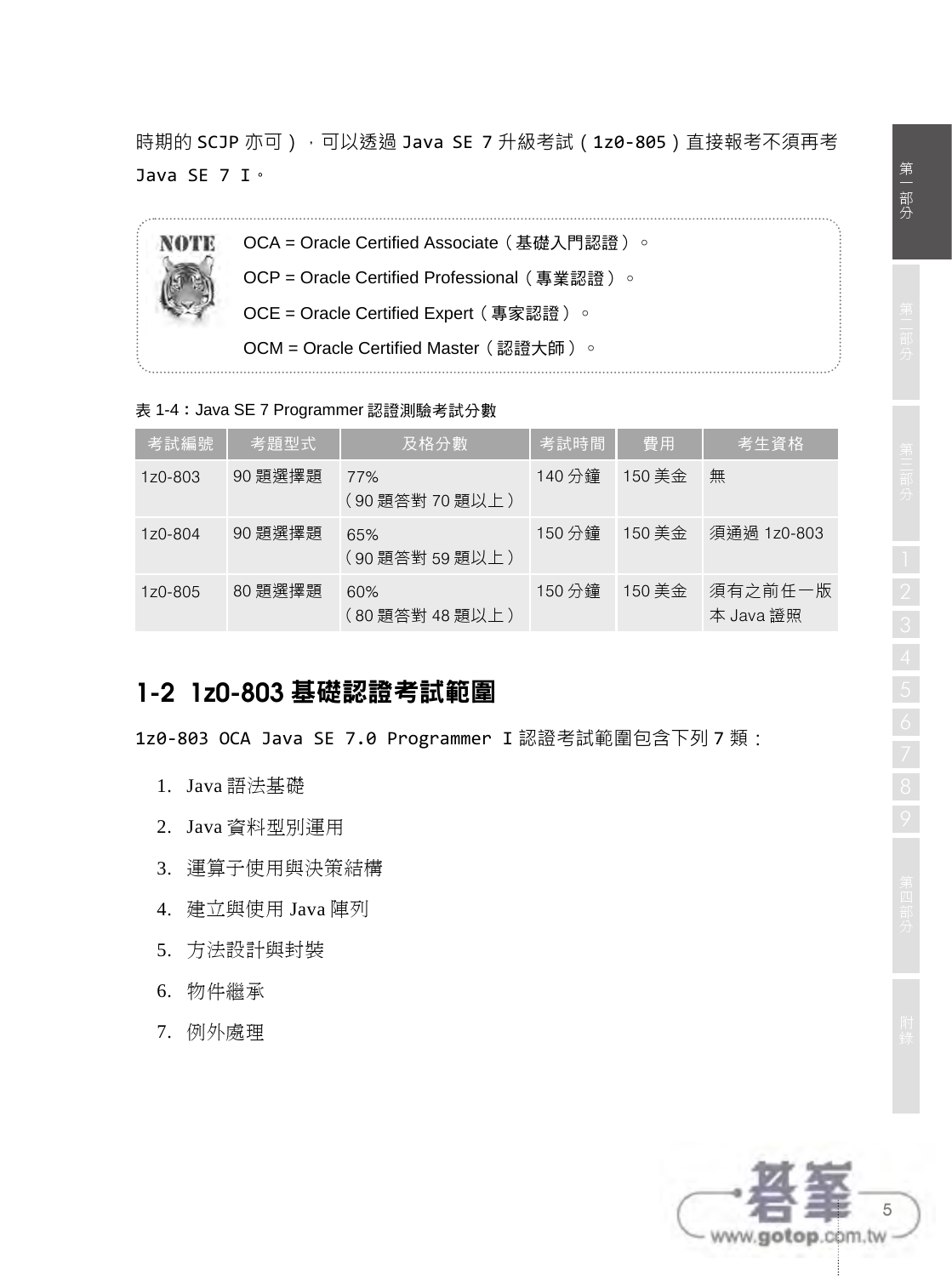這 7 類的應試技術範圍揭露如下:

- 1. Java 語法基礎
	- 各種變數範圍
	- Java 類別結構
	- 如何建立一個可執行的 Java 應用程式
	- Import 與 Packages 的使用方式與時機

#### 2. Java 資料型別運用

- 宣告與初始變數
- 基本資料型別與參考資料型別
- 讀寫物件屬性
- 物件生命调期 ( 建立實體, 解引用 "dereference" 與資源回收)
- 物件間的方法調用
- StringBuilder 與 StringBuffer 的使用
- String 字串的建立與操作

#### 3. 運算子使用與決策結構

- 使用 Java 運算子
- Java 運算子的優先順序與 () 的使用
- 字串比較使用 == 與 equals()
- 建立 if/else 邏輯結構
- 使用 switch 敘述

#### 4. 建立與使用 Java 陣列

- 宣告、實例化與初始 Java 一維與多維陣列
- 宣告與使用 ArrayList 集合
- 使用迴圈結構 while、do/while、for 與 for/in

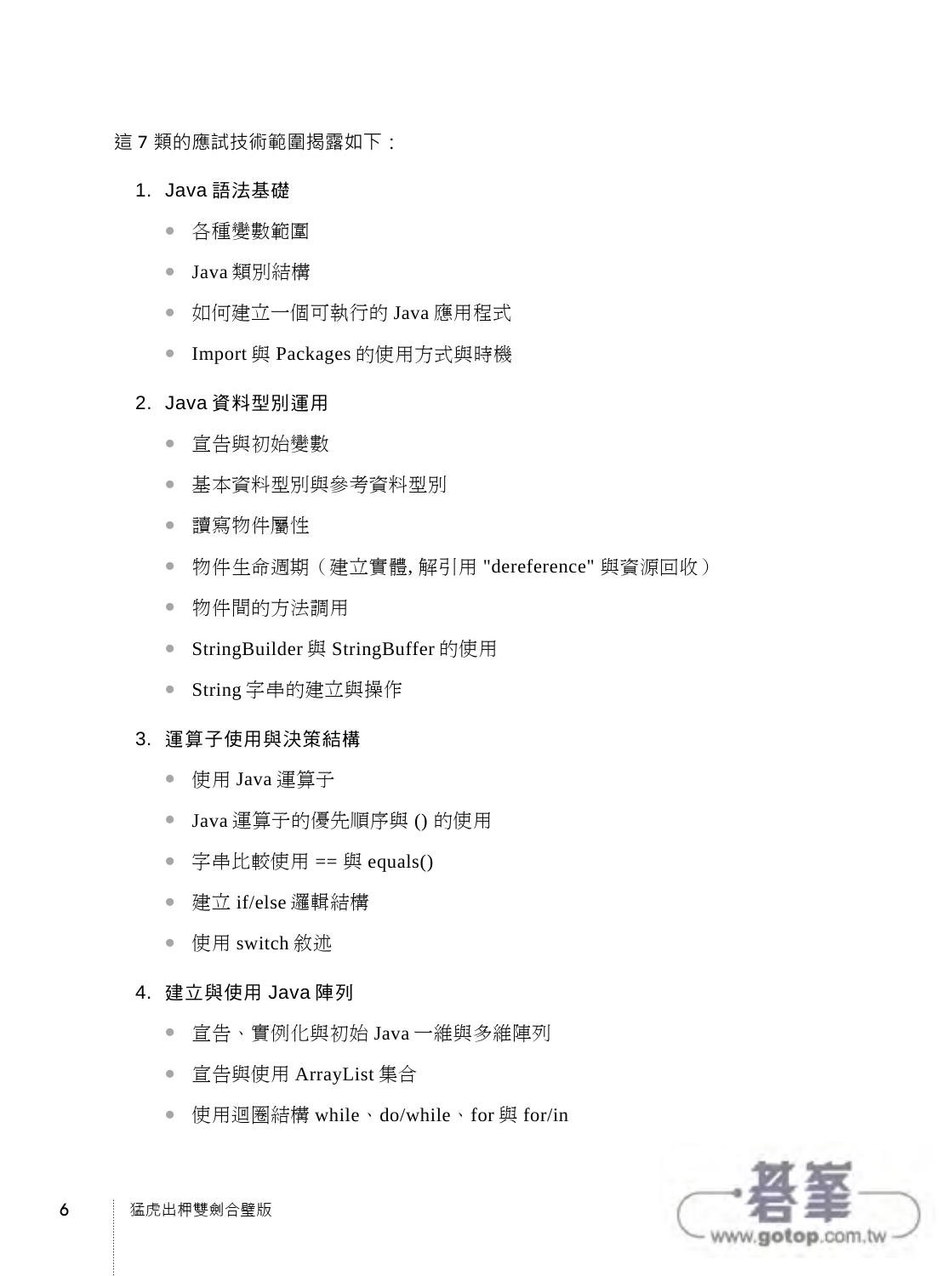- 各種迴圈結構的比較
- 使用 break 與 continue

#### 5. 方法設計與封裝

- 方法參數與回傳值
- static 方法與屬性
- 使用者自訂建構子與預設建構子的異同
- 建立超載方法/建構子
- 存取權限的使用
- 類別的封裝原則
- Java Pass by value 機制

#### 6. 物件繼承

- 實作繼承
- 多型的使用
- 多型架構下的型別轉換(casting)
- super 與 this 關鍵子上的應用
- 使用抽象類別與介面
- 7. 例外處理
	- 受檢例外 (checked exceptions) 與 RuntimeExceptions/Errors 非受檢例外 (non-checked exceptions)
	- try-catch 區段的用法與如何改變正常程式流程
	- 敘述 Java 中有那些例外類別與常見的例外類別
	- throws 關鍵字在方法簽章上的用法

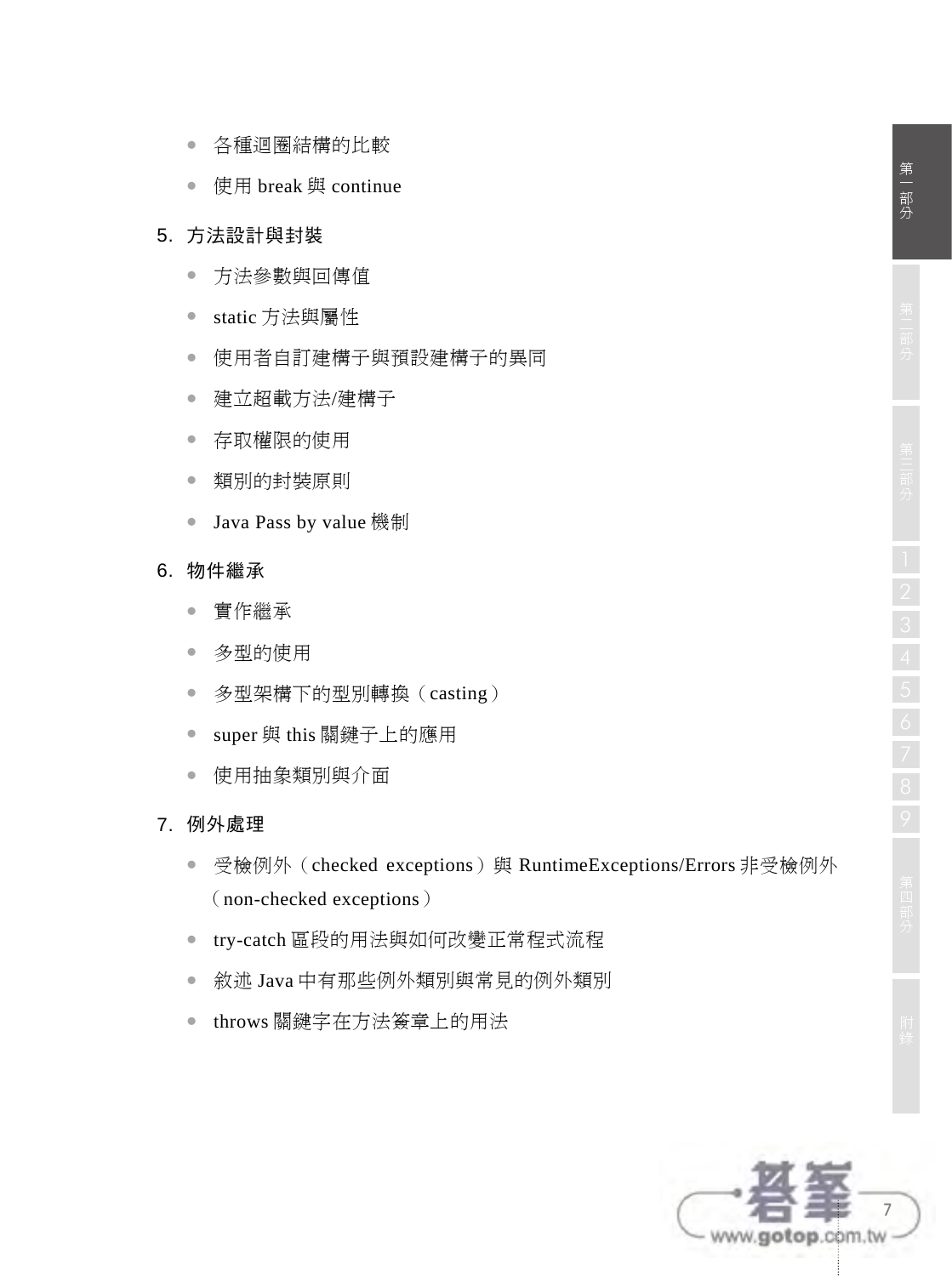對應本書的章節為:

- 第三部分第 1 章:Java 語言基礎
- 第三部分第 2 章:Java 流程控制
- 第三部分第 3 章:Java 物件導向
- 第三部分第 4 章:Java 例外處理機制
- 第三部分第 7 章:Java 集合架構與泛型(不含並行集合的部分)
- 第三部分第 9 章:9-1 String、StringBuffer 與 StringBuilder

### **1-3 1z0-804** 專業認證考試範圍

1z0-804 OCA Java SE 7.0 Programmer II 認證考試範圍包含下列 12 類:

- 1. Java 類別設計
- 2. Java 類別進階設計
- 3. 物件導向設計原則
- 4. 泛型與集合
- 5. String 字串處理
- 6. 進階例外處理與斷言維護(Exceptions & Assertions)
- 7. Java I/O 基礎
- 8. Java File I/O (NIO.2)
- 9. 利用 JDBC 來建立資料庫應用程式
- 10. 執行緒-Threads
- 11. 同步並行-Concurrency
- 12. 本地化 Localization

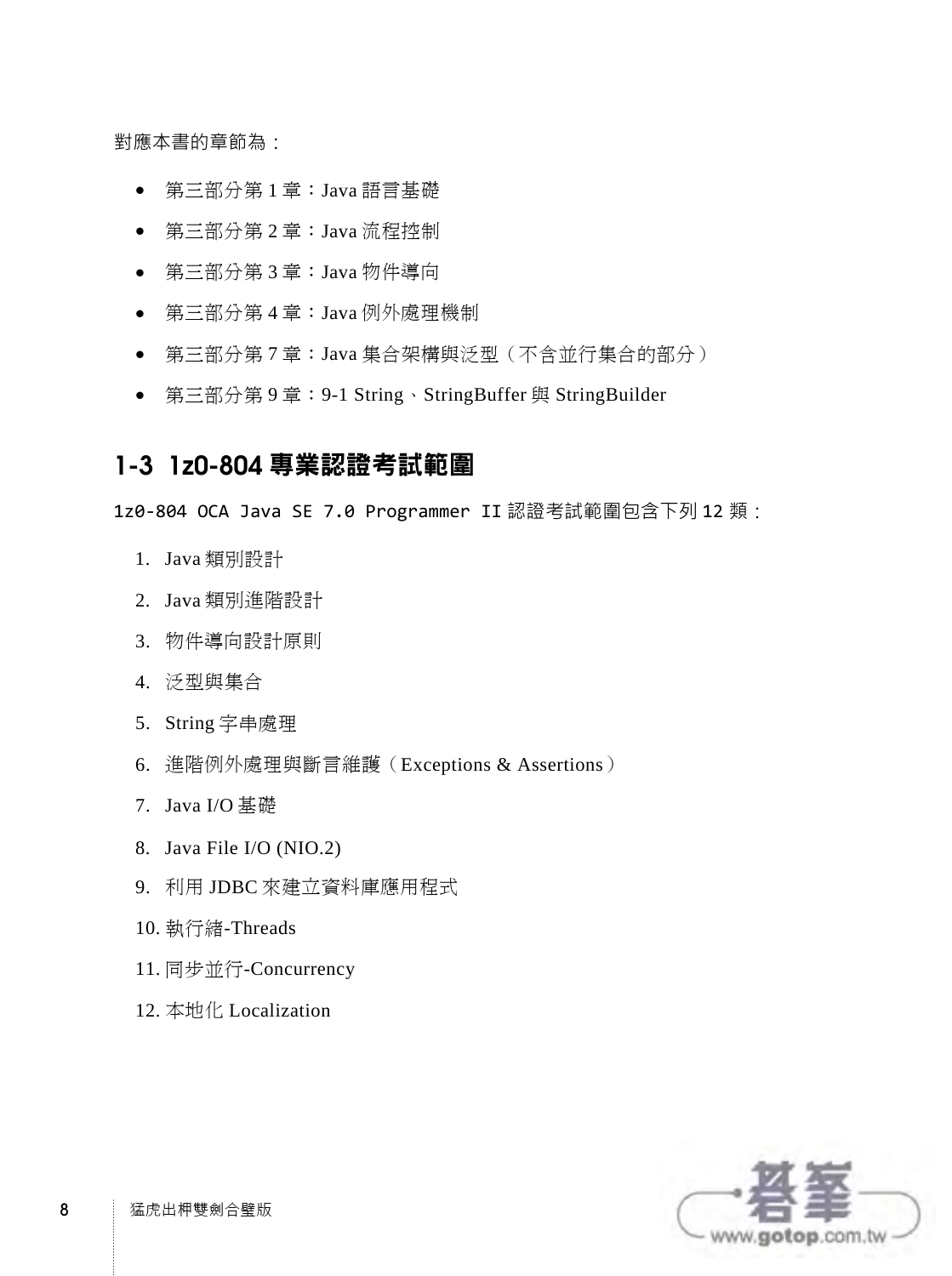這 12 類的應試技術範圍揭露如下:

- 1. Java 類別設計
	- 存取權限:private、default(無修飾字)、protected 與 public
	- 覆寫方法
	- instanceof 運算子的使用
	- 虛擬方法調用(多型下的方法調用)
	- 覆寫 equals() 與 hashCode()
	- package 與 import 的使用

#### 2. Java 類別進階設計

- 抽象類別設計
- 使用 static 與 final 關鍵字來修飾類別
- 頂層類別與內部類別
- 列舉型別(enumerated types)的使用

#### 3. 物件導向設計原則

- 如何正確編寫代碼、宣告、實作與繼承介面
- 介面繼承與類別繼承
- "is-a" 與 "has-a" 的關係
- 物件組合設計原則
- Singleton 設計模式
- DAO 設計模式實作
- 設計與建立工廠模式

#### 4. 泛型與集合

- 建立泛型類別
- diamond 語法

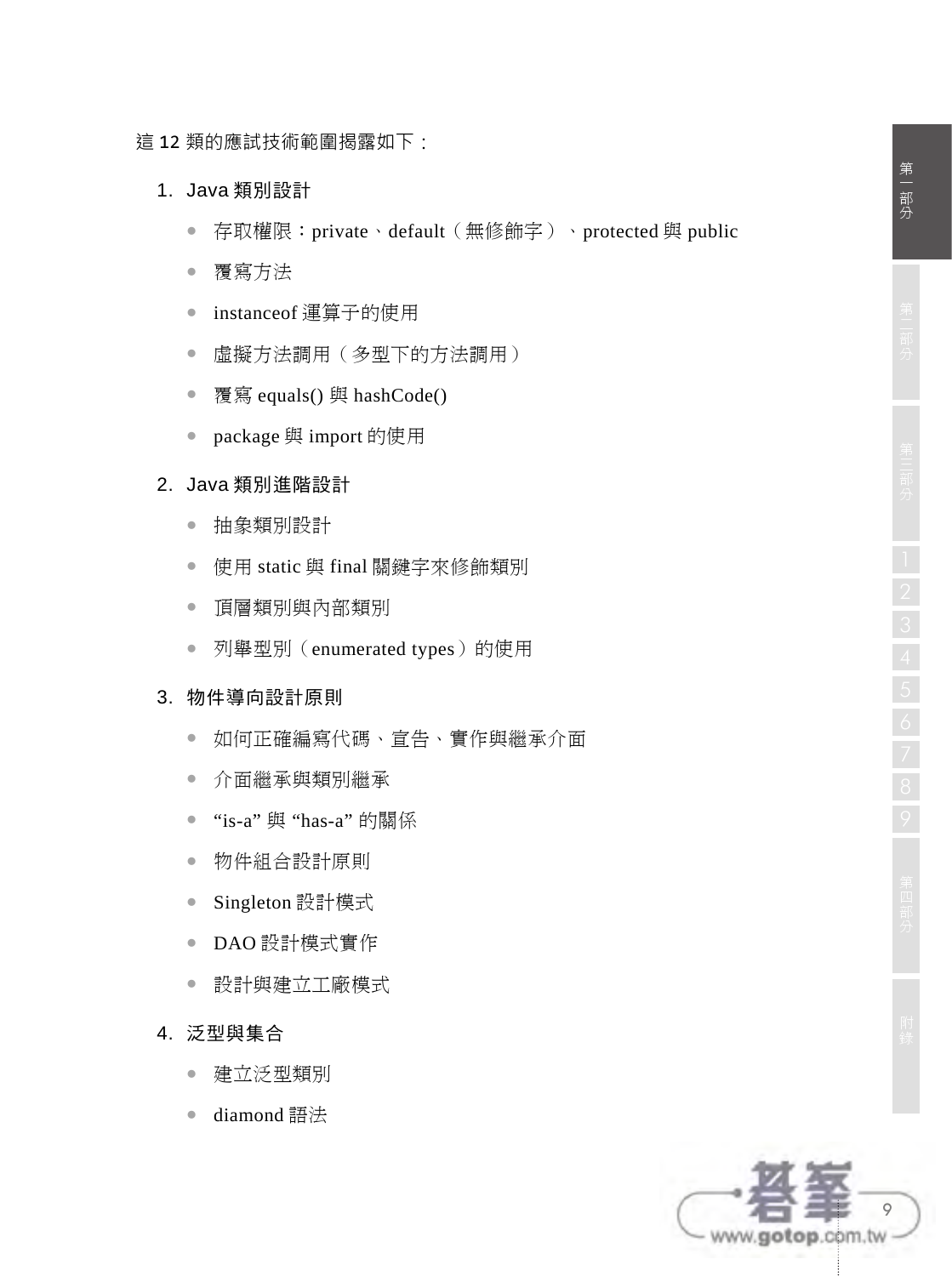- 原始集合與泛型集合操作差異
- 外包類別與自動裝箱/拆箱(autoboxing/auto-unboxing)
- 使用 List、Set 與 Deque
- 建立與使用 Map
- 使用 java.util.Comparator 與 java.lang.Comparable
- 陣列與 list 上的排序與搜尋

#### 5. String 字串處理

- 字串搜索、解析與生成
- 利用正則表示式 (regular expressions) 來做字串搜索、解析與替換,正則 表示式的比對語法限制在:.(dot)、\*(star)、+(plus)、?、\d、\D、  $\S \cdot \S \cdot \wedge \wedge \W \cdot \b \cdot \B \cdot \B \cdot \Pi$  與 ()
- 格式化字串,格式化參數包含:%b、%c、%d、%f 與 %s
- 6. 進階例外處理與斷言維護(Exceptions & Assertions)
	- 使用 throw 與 throws 敘述
	- 多重捕捉 (multi-catch) 與 finally 區段使用
	- 自動關閉資源語法(try-with-resources)
	- 自訂例外類別
	- Assertions 語法在測試上的應用
- 7. Java I/O 基礎
	- 主控台(console)讀寫資料
	- 利用串流(streams)讀寫檔案資料
- 8. Java File I/O (NIO.2)
	- 利用 Path 類別來操作檔案與目錄
	- 利用 Files 類別來檢查、刪除、複製與移動檔案或目錄
	- 讀取與修改檔案與目錄屬性



10 猛虎出柙雙劍合璧版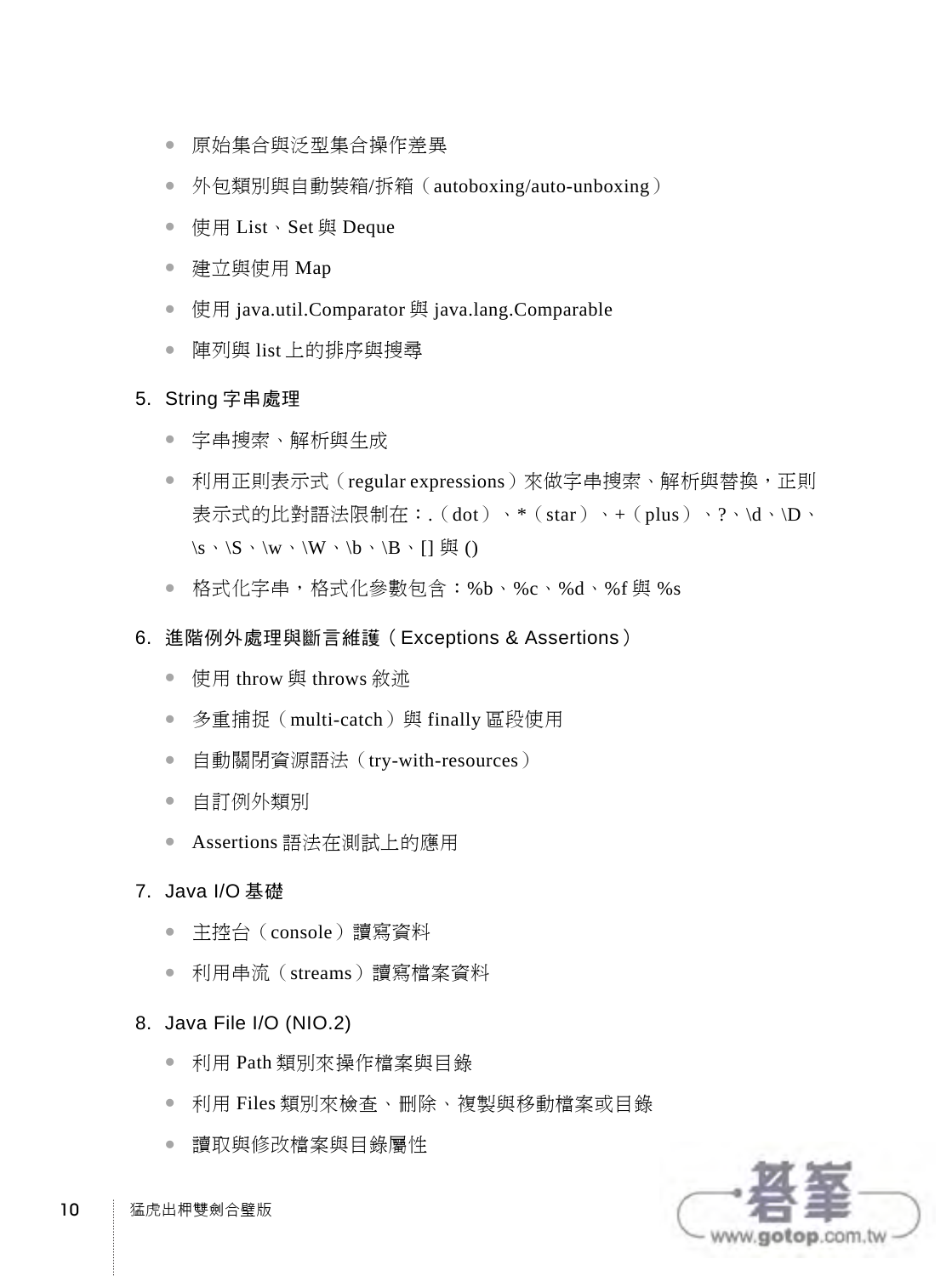- 利用 PathMatcher 來尋找指定檔案
- 使用 WatchService 來監控目錄下的資源

#### 9. 利用 JDBC 來建立資料庫應用程式

- JDBC API 佈局與定義
- 利用 JDBC 驅動(driver)來連接資料庫
- 對資料庫/資料表的新增、修改、查詢與刪除
- 客製交易模式 (commit transactions)
- 使用 JDBC 4.1 RowSetProvider、RowSetFactory 與 RowSet 介面

#### 10. 執行緒-Threads

- 建立使用 Thread 類別與 Runnable 介面
- 管理與控制執行緒的生命週期
- 共享資源同步使用與 synchronize 同步關鍵字
- 定義執行緒潛在的問題

#### 11. 同步並行-Concurrency

- 使用 java.util.concurrent 集合
- 元子化 (atomic)變數與鎖 (locks)
- 使用 Executors 與 ThreadPools
- 使用並行 Fork/Join 框架

#### 12. 本地化 Localization

- 透過 Locale 物件來讀寫區域(locale)資訊
- 針對每一區域建立資源綁定包
- 載入資源綁定包
- 本地化 NumberFormat 與 DateFormat 的使用

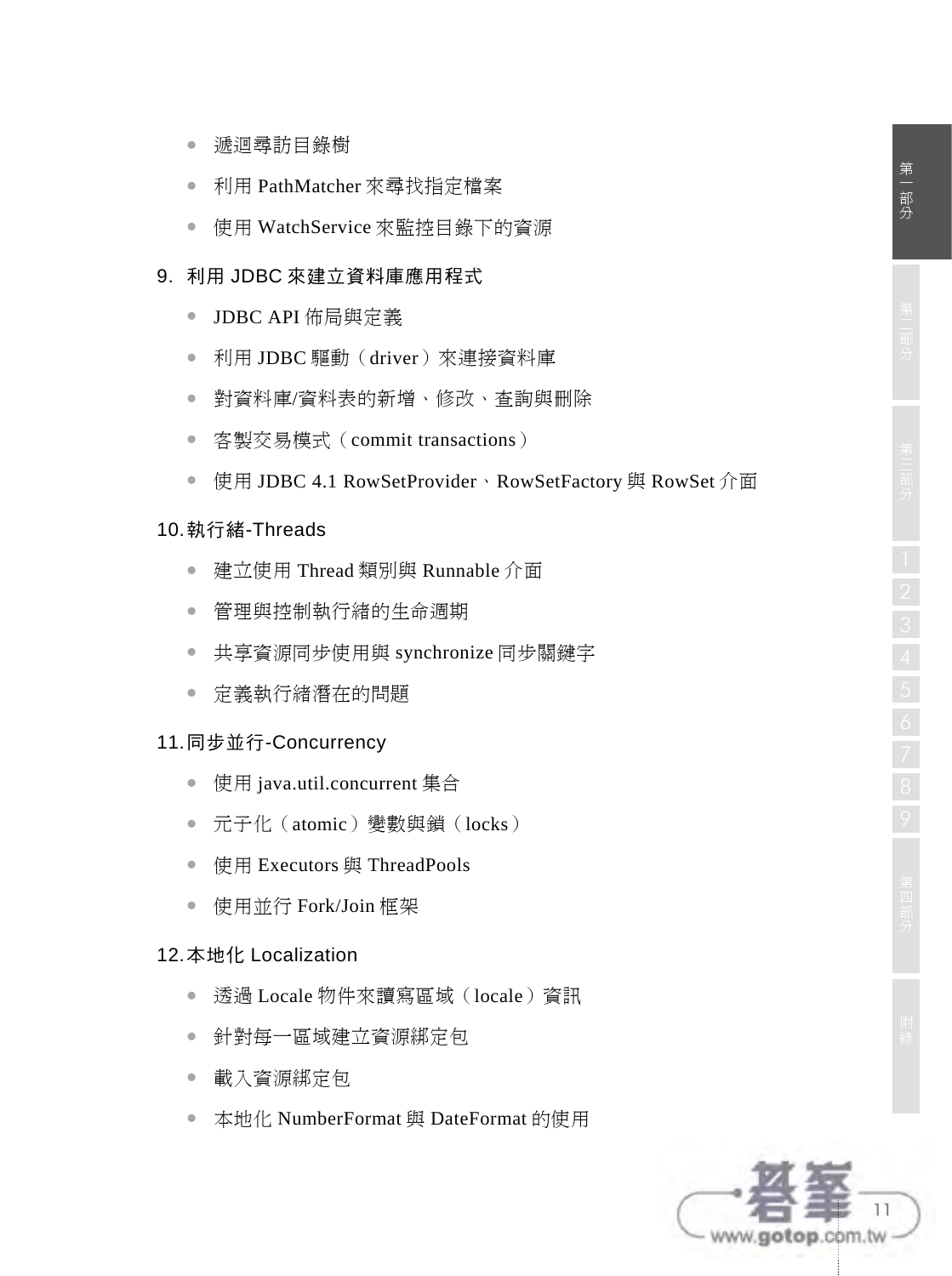對應本書的章節為:

- 第三部分第 3 章:Java 物件導向
- 第三部分第 4 章:Java 例外處理機制
- 第三部分第 5 章:Java 多執行緒
- 第三部分第 6 章:Java 資源回收機制
- 第三部分第 7 章:Java 集合架構與泛型
- 第三部分第 8 章:Java I/O
- 第三部分第 9 章:Java SE 實用 API

#### **1-4 1z0-805**(升級考)認證考試範圍

1z0-805 OCP Java SE 7.0 Programmer 升級認證考試範圍包含下列 6 類:

- 1. 語言增強功能
- 2. 設計模式
- 3. JDBC 與資料庫應用程式
- 4. 同步並行-Concurrency
- 5. Localization
- 6. Java File I/O (NIO.2)

這 6 類的應試技術範圍揭露如下:

- 1. 語言增強功能
	- 在 switch 敘述句中使用 String 對象
	- 底線(\_)字面值表示式:在二進制與數字字面值表示上使用底線(\_)符 號
	- 自動關閉資源語法 try-with-resources (包含實作 AutoCloseable 介面)
	- 在單一 catch 區段處理多組異常例外
	- 在泛型宣告中使用 <> diamond 語法

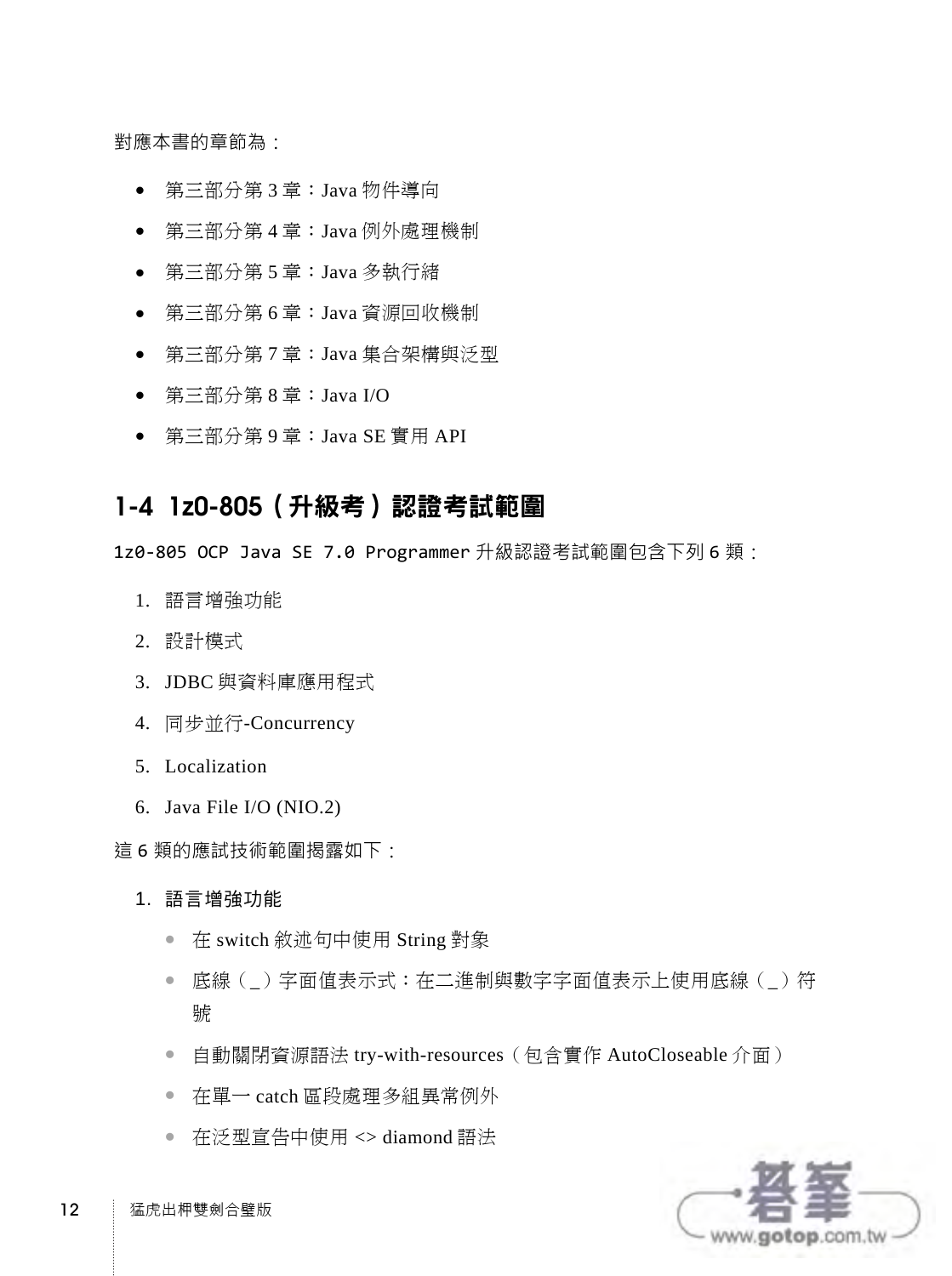#### 2. 設計模式

- 設計 Singleton 模式
- 物件組合設計原則(包含 has-a 關係)
- Data Access Object (DAO) 設計模式實作
- 透過工廠設計模式來取得/建立物件

#### 3. JDBC 與資料庫應用程式

- 描述 JDBC API 核心 (包含 Driver、Connection、Statement 與 ResultSet 介面以及相關提供程序的介面接口)
- 資料庫連結使用 DriverManager 類別 (包含 jdbc URL 的設置)
- 透過 RowSetProvider 類別與 RowSetFactory 介面來取得 RowSet 物件 結構
- JDBC 交易模式(包含停止 auto-commit 模式, committing/rolling back 與設 定 rolling back 回復點)
- 資料庫數據資訊查詢(包含建立敘述句,回傳結果集,走訪結果集與關閉 結果集 result sets、敘述句 statements 與連線 connections)
- 使用預編敘述 PreparedStatement 與 CallableStatement 物件
- 4. 同步並行-Concurrency
	- 多執行緒環境下可能無法執行到的代碼
	- java.util.concurrent 套件與傳統 java.util 套件在集合資源使用上的差異
	- java.util.concurrent.locks 套件下 ReadWriteLock 與 ReentrantLock 鎖 (Lock)的使用並允許在執行緒安全下針對單一變數上支援鎖的釋放 (lock-free)。
	- 使用 Executor、ExecutorService、Executors、Callable 與 Future 在執行緒 池(thread pools)中執行任務(task)。
	- 使用並行 Fork/Join 框架

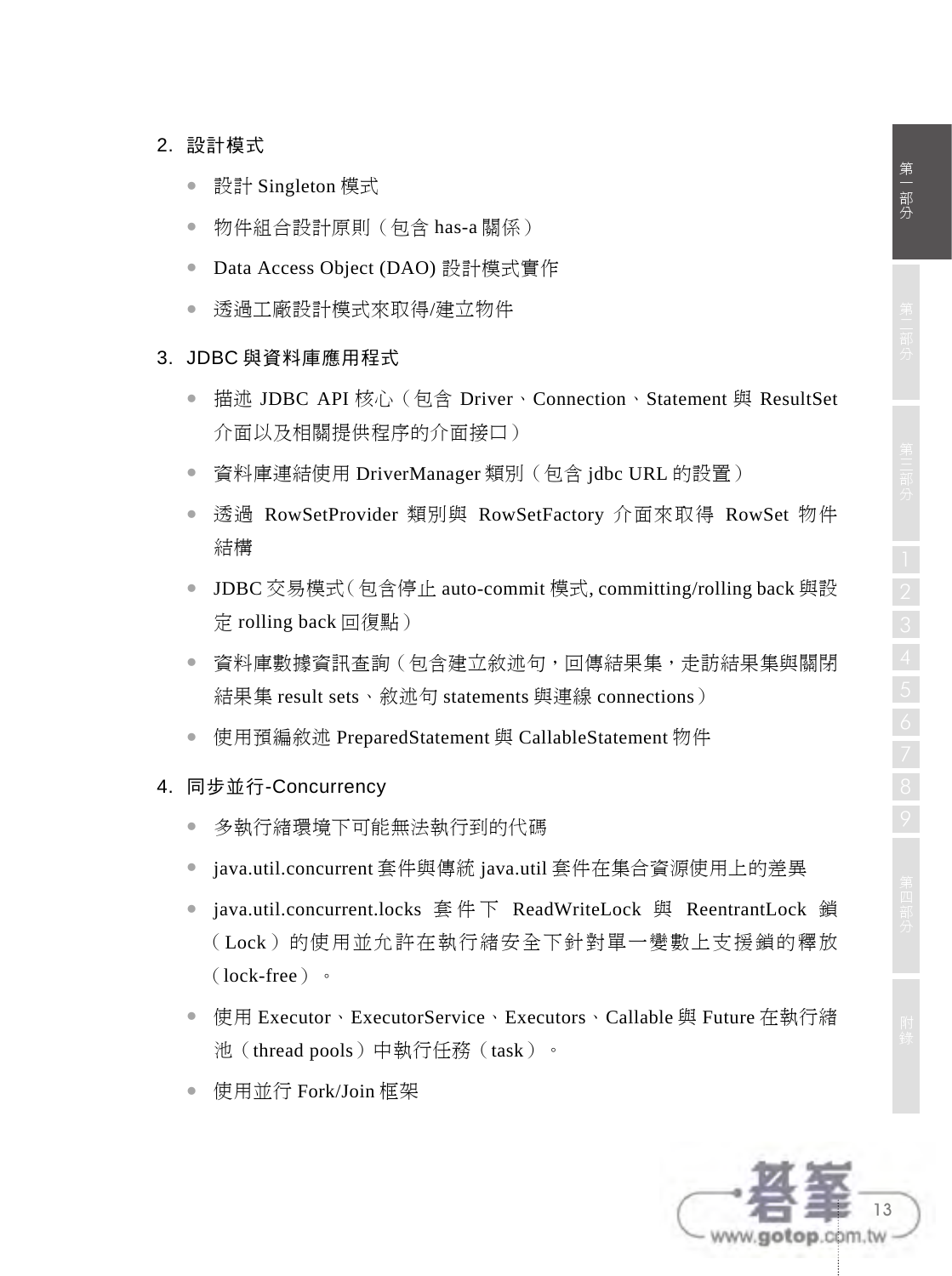#### 5. Localization

- 應用程式本地化的優勢
- 利用語言與國家碼來設置區域(locale)
- 透過 Locale 物件來讀寫區域資訊
- 針對區域建立資源綁定包
- 在應用程式中呼叫資源綁定包
- NumberFormat 與 DateFormat 在日期、數值與貨幣值本地化格式使用(包 含數字格式範本。如:##,#0)

#### 6. Java File I/O (NIO.2)

- 利用 Path 類別來操作檔案與目錄
- 利用 Files 類別來檢查、刪除、複製與移動檔案或目錄
- 使用 BasicFileAttributes、DosFileAttributes 與 PosixFileAttributes 介面接 口來讀取與修改檔案與目錄屬性。
- 利用 DirectoryStream 與 FileVisitor 介面接口來遞迴尋訪目錄樹
- 利用 PathMatcher 介面接口來尋找指定檔案
- 使用 WatchService 介面接口來監控目錄下的資源

對應本書的章節為:與上述考 1z0-804 相同。



有關認證測驗之相關事宜,一切以 Oracle 所公佈資訊為準,考生請多利用網 站查詢認證最新動態。 Oracle 網址: http://www.oracle.com/。

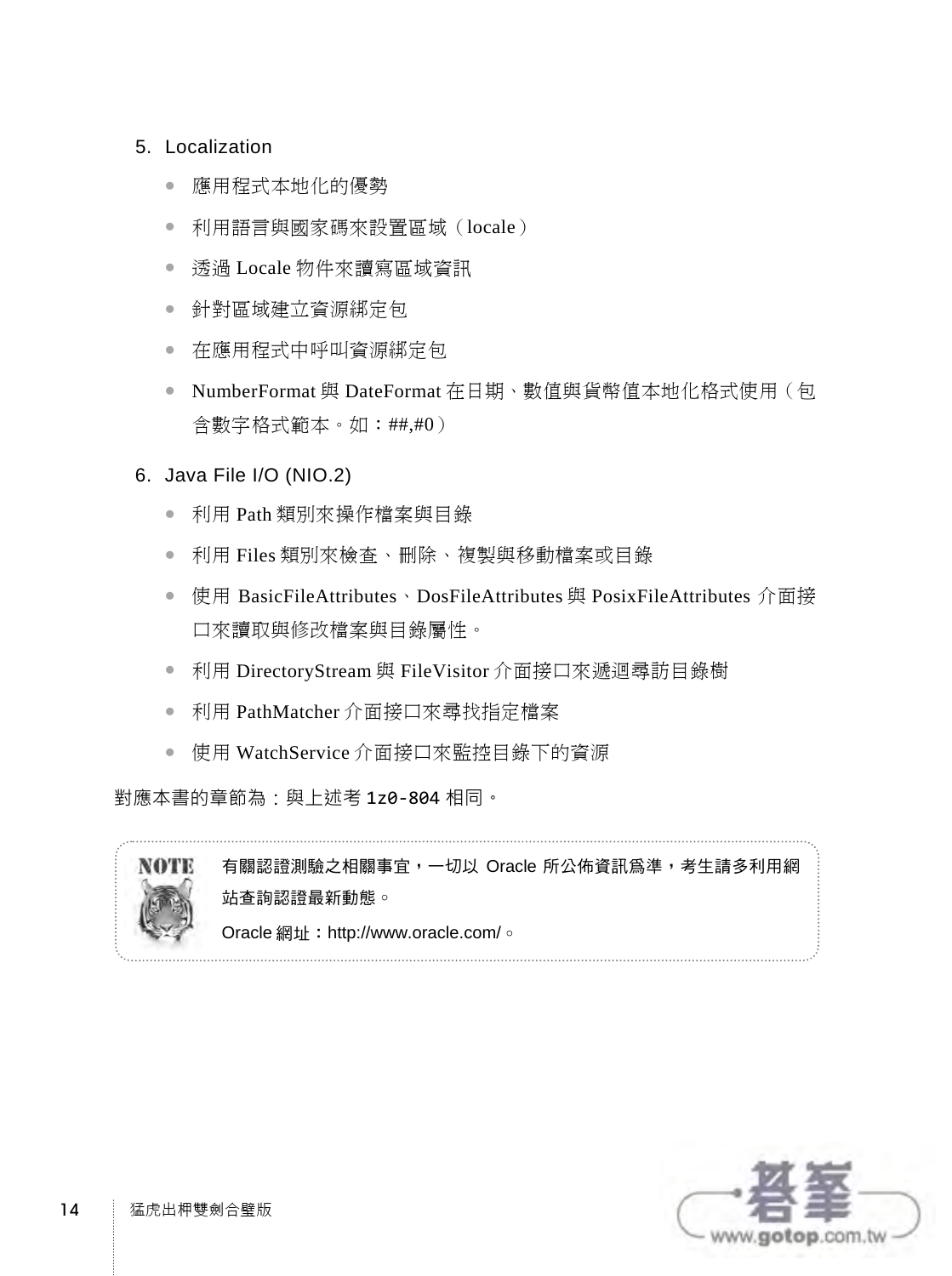# **2** 註冊與報名

參加 Java 專業技術認證測驗,請先向 Oracle 教育訓練中心或是 Oracle 授權訓練 中心(http://www.oracle.com/)購買考試憑證(Certification Voucher), 如圖 2。再根據憑證編號(Voucher Number)至 VUE 考試中心的網站進行線上註冊 預約考試的時間及地點,或透過電子郵件、電話及傳真等方式完成報名程序。請注意 考試憑證的有效期限,報名時不得使用過期的考試憑證。



圖 2-1:購買考試券

|      | <b>Oracle Certification</b>                                                                                                                    |                  |         |    |          |                                                                                                                                                                                                                                                                                                                                                                                                                                                                                                                                                 |          |
|------|------------------------------------------------------------------------------------------------------------------------------------------------|------------------|---------|----|----------|-------------------------------------------------------------------------------------------------------------------------------------------------------------------------------------------------------------------------------------------------------------------------------------------------------------------------------------------------------------------------------------------------------------------------------------------------------------------------------------------------------------------------------------------------|----------|
| Home | 東荃認證地圖 認證考試 考試準備                                                                                                                               |                  | Support | 益虚 | 新聞及社群    |                                                                                                                                                                                                                                                                                                                                                                                                                                                                                                                                                 |          |
|      | J Oracle Exam Voucher                                                                                                                          |                  |         |    |          |                                                                                                                                                                                                                                                                                                                                                                                                                                                                                                                                                 |          |
|      | vouchers are non-refundable.                                                                                                                   |                  |         |    |          | Oracle University Exam Vouchers: Customers, Partners and Resellers can pay for exams directly with the test vendor using a credit card, or they can purchase exam vouchers from<br>Oracle University using learning credits or other means of payment. All Oracle exams are available at Pearson VUE. Candidates can pay Pearson VUE directly with a credit card or<br>order a voucher from Oracle using the links below. Be sure you purchase vouchers for the correct exams, as these vouchers are not interchangeable between exam types and |          |
|      | A Proctored Exams                                                                                                                              |                  |         |    |          | A Non Proctored Online Exams                                                                                                                                                                                                                                                                                                                                                                                                                                                                                                                    |          |
|      | These certification vouchers can be used for Proctored Exams delivered through<br>Pearson VUE                                                  |                  |         |    |          | This certification youcher can be used for any Non Proctored Online Exams<br>delivered through Pearson VUE                                                                                                                                                                                                                                                                                                                                                                                                                                      |          |
|      |                                                                                                                                                |                  |         |    |          |                                                                                                                                                                                                                                                                                                                                                                                                                                                                                                                                                 |          |
|      |                                                                                                                                                | <b>Exam Type</b> |         |    | Purchase | Exam Type                                                                                                                                                                                                                                                                                                                                                                                                                                                                                                                                       | Purchase |
|      | Proctored Exams for Database, Middleware and Server and Storage                                                                                |                  |         |    | purchase | Non Proctored Online Exams 1Z0-007, 1Z0-051 and 1Z0-204                                                                                                                                                                                                                                                                                                                                                                                                                                                                                         | purchase |
|      | Systems (excludes Java, Oracle Solaris, and other Sun Technologies)<br>Proctored Exams for Java and Middleware, Server and Storage Systems in: |                  |         |    | purchase | Non Proctored Master Assignment Vouchers 1Z0-855, 1Z0-857, 1Z0-865<br>and 1Z0-867                                                                                                                                                                                                                                                                                                                                                                                                                                                               | purchase |
|      | Java, Oracle Solaris, and other Sun Technologies (excludes Java Master)<br>Assignments).                                                       |                  |         |    |          | Vouchers are not available for Sun non-proctored (online) exams (also referred to as<br>assignments). Please purchase these directly at www.ibt.prometric.com/sun.                                                                                                                                                                                                                                                                                                                                                                              |          |

圖 2-2:購買考試券

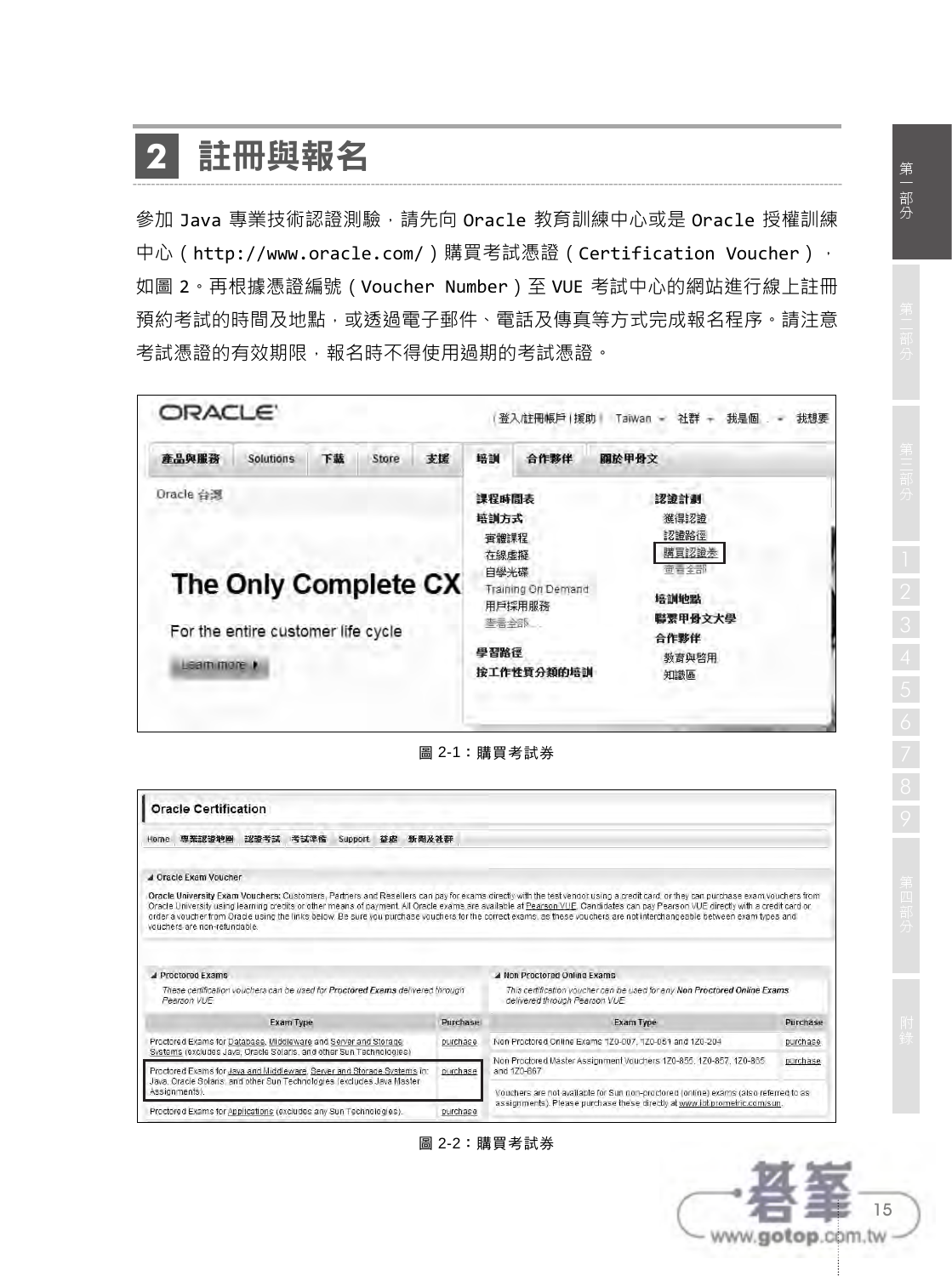| Has Big.                                        |    | □段方式 (2)                                                                                                                                                                                                                                                                                                 |      | ste a final |      | <b>Duration</b> | 512. | Lamuage                                |
|-------------------------------------------------|----|----------------------------------------------------------------------------------------------------------------------------------------------------------------------------------------------------------------------------------------------------------------------------------------------------------|------|-------------|------|-----------------|------|----------------------------------------|
| <b>Buy Now</b>                                  |    | OCP 甲母文専業認識電子式<br>考試券 (適用於Prometric考)<br>試中心                                                                                                                                                                                                                                                             |      | TWD 4933    |      | N/A             |      | English                                |
| 學習內容                                            | 象悸 | 課程大編                                                                                                                                                                                                                                                                                                     | 謀程目標 |             | 先修修件 |                 |      |                                        |
| <b>Voucher Details</b><br>voucher restrictions. |    | Use this voucher to take a Java, Oracle Solaris (Cluster), NetBeans or other Sun<br>Technology exam at a Pearson VUE Test Center.<br>F You'll receive the voucher at the email address listed in your Oracle web account.<br>Email includes voucher expiration date, instructions to use the voucher and |      |             |      |                 |      | <b>Certification Value</b><br>Packages |
| Voucher is valid for 12 months.                 |    |                                                                                                                                                                                                                                                                                                          |      |             |      |                 |      |                                        |
|                                                 |    | Candidates in Jordan, Iraq, Yemen and Lebanon; please visit Pearson VUE to<br>view current exam pricing and to register for exams.                                                                                                                                                                       |      |             |      |                 |      |                                        |

圖 2-3:購買考試券

| Continue Shopping<br>Exam Voucher: Oracle Certification Java, Oracle Solaris, Storage and<br>Systems Exams<br><b>HYMI</b> | TVO<br>L013.00 li  | <b>TWD</b><br>4,933.00 | ú | r m<br>TWD 5,179.65<br>专题:TWD. 和确用折扣请另参照过草收运通<br>30. |
|---------------------------------------------------------------------------------------------------------------------------|--------------------|------------------------|---|------------------------------------------------------|
| <b>MERCONTINE</b>                                                                                                         | 情算取開 (税率 报答查字 5%): | TWD<br>246.65          |   | 協議<br>粘度精育生体技                                        |
|                                                                                                                           | 亚新封算               |                        |   |                                                      |

圖 2-4:購買考試券與結帳

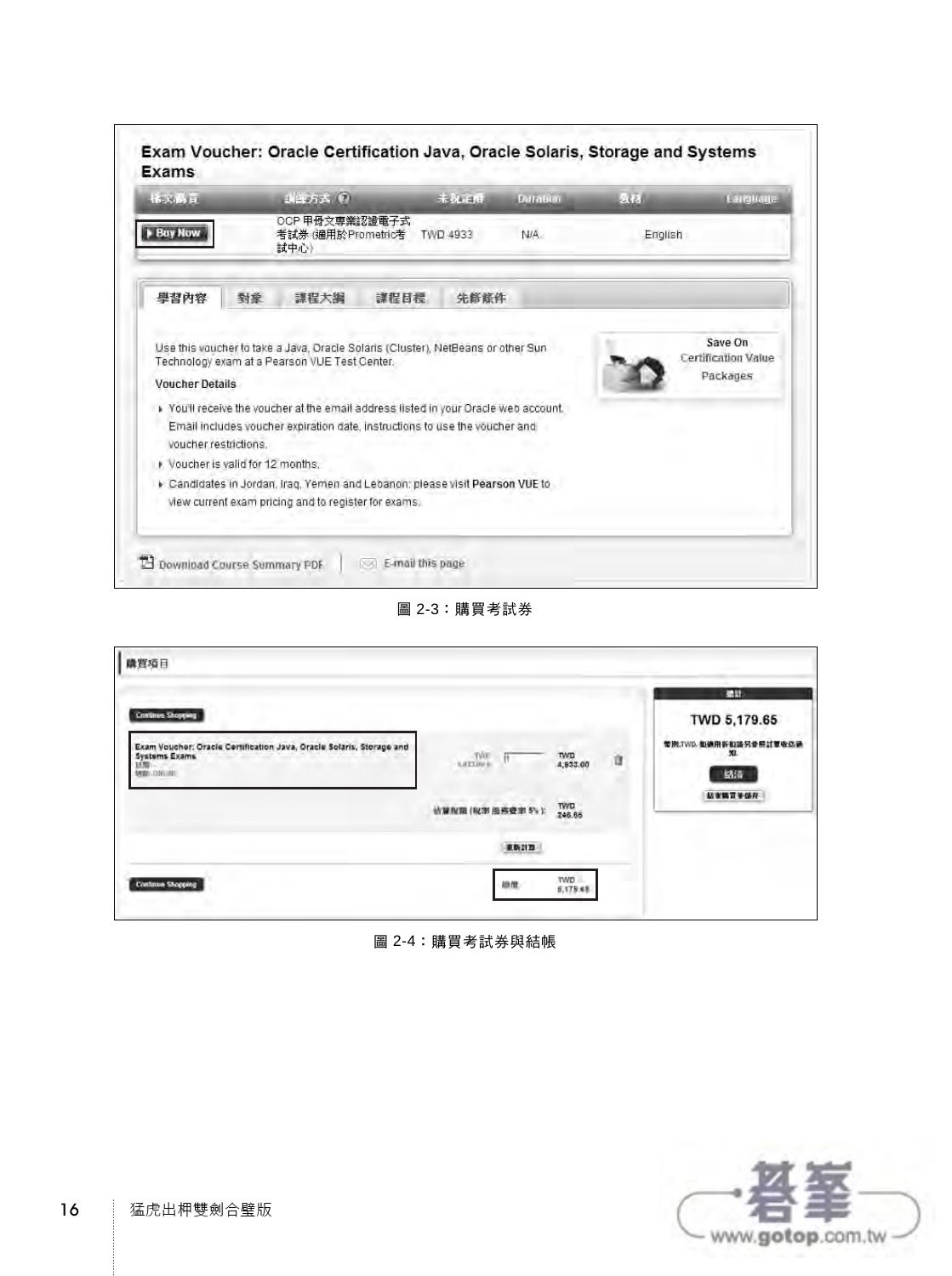## **2-1** 報名考試

考前三個月即可開始報名,一般建議考前二週是較佳的報名時間,提早報名可方便考 試中心為考生保留預定的測驗日期和時段。若您是以傳真報名,請在報名之後自行上 網確認,VUE 考試中心將不會主動傳真考試確認書。

完成報名後若因故無法參加測驗,必須在距離考試前最晚二個工作天以電話向 VUE 考 試中心辦理延期或取消。考生未依規定辦理延期或取消者,不能要求補考及退費。



所有款項必須在考試前付清。

#### 網路報名

考生可連上 Pearson VUE 考試中心的排考網站自行完成報名程序。

考試中心的網址是 http://www.pearsonvue.com/。



圖 2-5:Person VUE 考試中心的排考網站 1

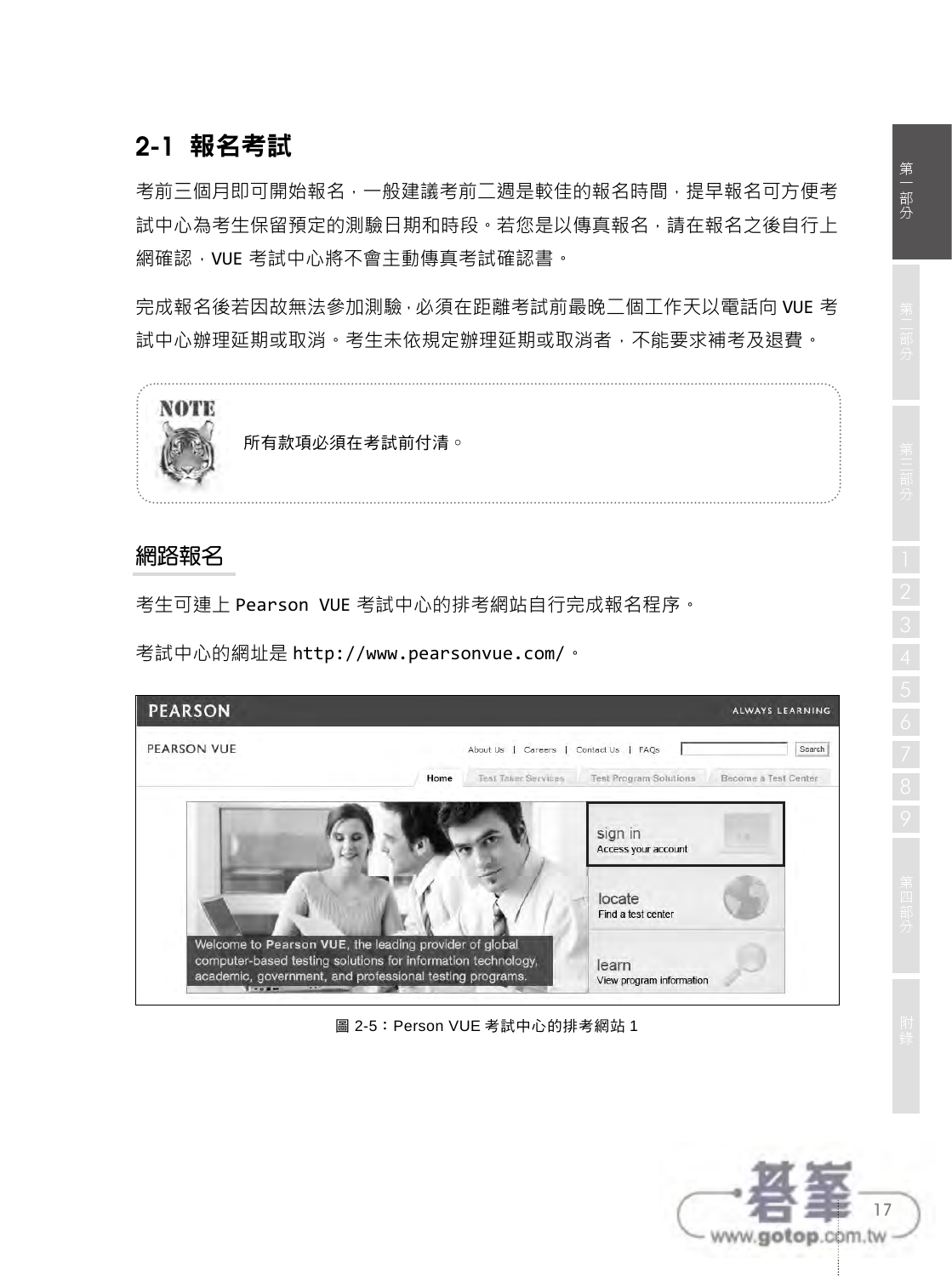| <b>PEARSON</b>                              | ALWAYS LEARNING                                                                                                                        |
|---------------------------------------------|----------------------------------------------------------------------------------------------------------------------------------------|
| PEARSON VUE                                 | About Us   Careers   Contact Us   FAQs<br>Search                                                                                       |
|                                             | Test Program Solutions<br>Bassims a Test Center<br><b>Test Taker Services</b>                                                          |
| Home > Locate a Test Center                 |                                                                                                                                        |
| Locate a Test Center                        |                                                                                                                                        |
|                                             | Pearson VUE delivers certification and licensure tests through the world's largest network of test centers in 175 countries across the |
| world.                                      |                                                                                                                                        |
|                                             | If you need to reschedule or cancel your exam appointment, please sign into your was account or call customer service.                 |
|                                             |                                                                                                                                        |
| What type of test are you planning to take? |                                                                                                                                        |
| 1) Choose category                          | 2) Choose testing program                                                                                                              |
| View All                                    | ×<br>Linux Professional Institute (LPI)                                                                                                |
| Academic/Admissions                         | National Instruments (NI)                                                                                                              |
| Construction Trades, UST & Inspectors       | NetApp                                                                                                                                 |
| Employment, HR, Management & Safety         | Nokia Siemens Networks                                                                                                                 |
| <b>Financial Services</b>                   | Novell                                                                                                                                 |
| Health, Medicine, Nursing & Pharmacy        | Ohiert Management Group (OMG)                                                                                                          |
| Information Technology (IT)                 | Oracle                                                                                                                                 |
| <b>Insurance</b>                            | OSS-DB                                                                                                                                 |
| Legal Services                              | Pegasystems                                                                                                                            |
|                                             |                                                                                                                                        |
| Real Estate, Appraisers, Mortgage & Loan    | PEOPLECERT                                                                                                                             |
| Government / State Regulated / Federal      | PostgreSQL CE (SRA OSS)                                                                                                                |
| Government                                  | Puppet Labs                                                                                                                            |

圖 2-6:Person VUE 考試中心的排考網站 2

### **2-2** 在 **Oracle** 授權之教育訓練中心報名

除了自行線上購買報名之外, Oracle 授權教育訓練中心也為考生提供購買考試卷與 報名之服務,讓考生只要專心備考即可,以下為巨匠電腦所提供的考試兌換券。

| 菖<br><b>EARSON</b><br>$\left.\frac{\text{A}}{\text{SUSUATION}}\right \xrightarrow{\text{boundary}}\left.\begin{array}{c c} 1 & \text{SUSU} \\ \hline \end{array}\right $<br><b>PROMETRIC</b><br>wie | Novell<br>Training Partners | $\circledcirc$<br>$\overline{M}$ masses<br>Autodesk | Pilottos<br>TQC |
|-----------------------------------------------------------------------------------------------------------------------------------------------------------------------------------------------------|-----------------------------|-----------------------------------------------------|-----------------|
|                                                                                                                                                                                                     |                             |                                                     |                 |
|                                                                                                                                                                                                     |                             |                                                     | 考試兌換券           |
|                                                                                                                                                                                                     |                             |                                                     |                 |
|                                                                                                                                                                                                     |                             | 兑换卷號:<br>使用期限:                                      |                 |
|                                                                                                                                                                                                     |                             |                                                     |                 |
|                                                                                                                                                                                                     |                             |                                                     | G/un 巨匠雷圈       |

圖 2-7:考試中心考試兌換券

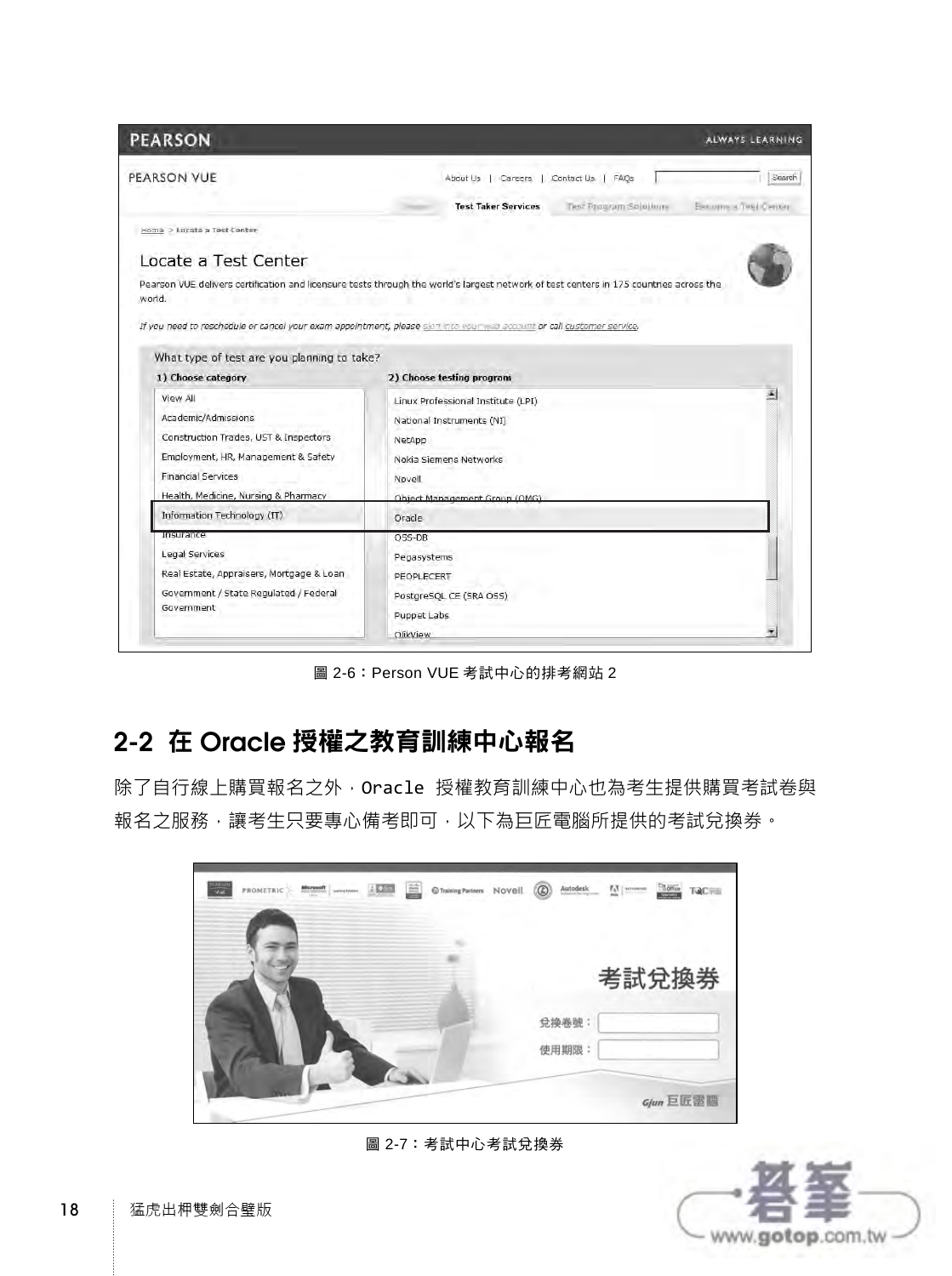# **3** 參加考試

參加 Oracle Java 認證測驗的考生依 VUE 所發給參加證書考試確認書」上載明的時 間,攜帶身分證(或其他含相片的身份證明文件)及認證券,準時到授權考試中心應 考。服務人員會依證件確認您的身份,並回收您所繳交的認證券。考生請務必準時到 達考場應考,遲到 15 分鐘以上即取消當次考試資格,報名費仍由考生自行負檐,訓 練中心並不受理退費。

考試時原則上可攜帶英文字典(請事先向考試中心詢問),紙筆由考場提供(請事先 向考試中心詢問),並於測試結束後收回,若無攜帶英文字典則可向考試中心借用(請 事先向考試中心詢問)。由於每一家授權考試中心的規定可能不同,請在應考之前先 詢問清楚。若您有攜帶背包或書本,必須置於考場外,才能進入考場。

在一切準備就緒後,服務人員會帶您到指定的考試房間,通常是一個人一間,房間裡 有一張桌子、一把椅子,桌上有一部電腦和一具電話。在房間的前上方有攝影機監控, 後方的門上則有小孔方或是有走道以便監考人員巡察。

進入考試房間之後,服務人員會為您啟動考試系統並做一些測試,確認考試系統沒問 題,在您就座之後服務人員便離開考試房間。如果您在考試過程中發生任何緊急狀 況,可利用桌上的電話向櫃台要求服務與協助。

現在您已經坐在座位上等待考試。

一開始,考試系統的畫面上會要求您輸入報考人證件號碼,這個號碼是由 VUE 考試中 心所發給您的號碼,輸入完畢後接下來便開始出現考題,測驗全程皆以電腦作答,共 有 90 題(包含單選,複選題)。請小心應戰!測驗完畢之後則有 5 題左右的問卷誠 實作答即可。

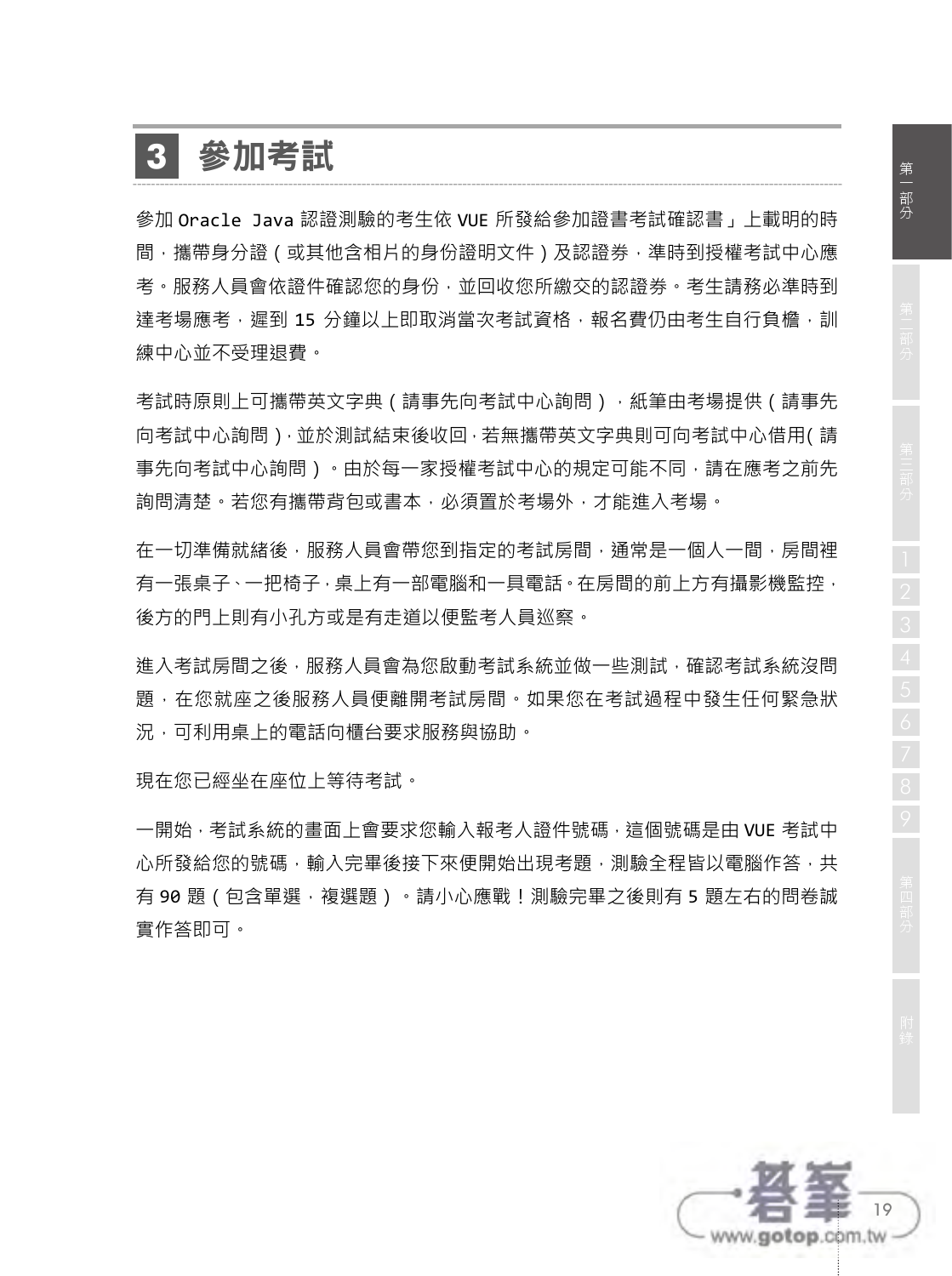# ORACLE<sup>®</sup>

#### **CERTIFICATION PROGRAM**

Java SE 7 Programmer I

Welcome, OO-OO TUAN !

You have a maximum of 140 Minutesto complete the test. At the end of the test you will receive your score report.

Your test may include unscored questions; this is standard testing practice. You will not know which questions are unscored. The time allowed for this test takes into consideration the time you will need to answer the unscored questions and review all your work.

A short demographic survey may be included after the test. Please complete this survey for each Oracle test you take. The survey results are entirely confidential, and will be used to help Oracle monitor the test and tailor the certification requirements meet the needs of Oracle professionals such as yourself.

圖 3-1:考試開始畫面

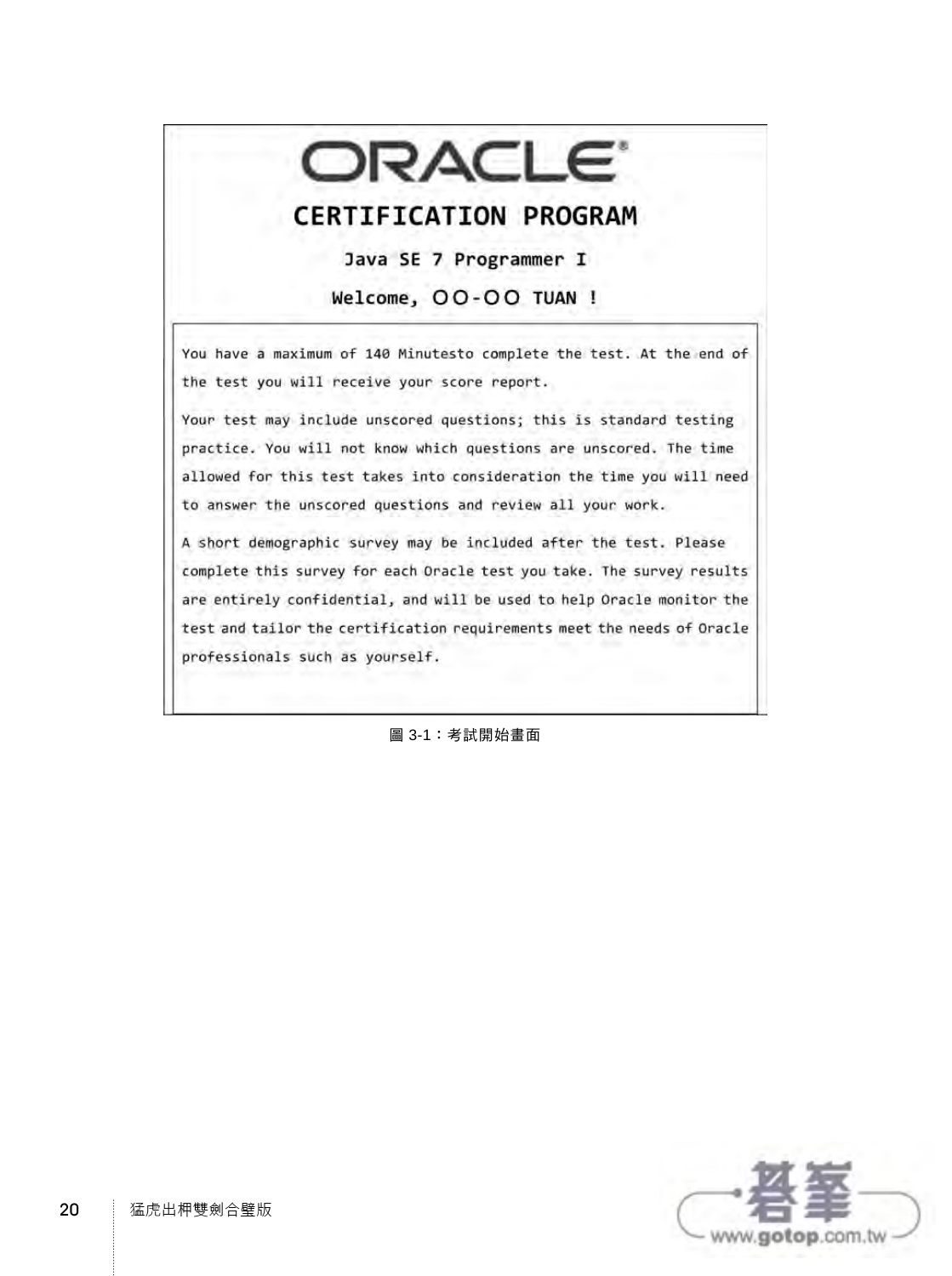Question Exhibit

```
View the Exhibit.
```
Given:

 $\ddot{\ }$ 

¥

Help

public class TestStudent {

public static void main(String[] args) {

Student bob = new Student();

```
Student jian = new Student();
```
 $bob.name = "Bob";$ 

jian.name = "Jian";

bob.age =  $19$ ;

 $jian = bob;$ 

System.out.println("Bob's Name: " + bob.name);

What is the result when this program is executed?

O A. Bob's Name: Bob

O B. Bob's Name: Jian

O C. Bob's Name:

O D. Nothing prints.

Review Previous Next

圖 3-2:考試作答模擬畫面

69 Of 90

 $\square$ Mark



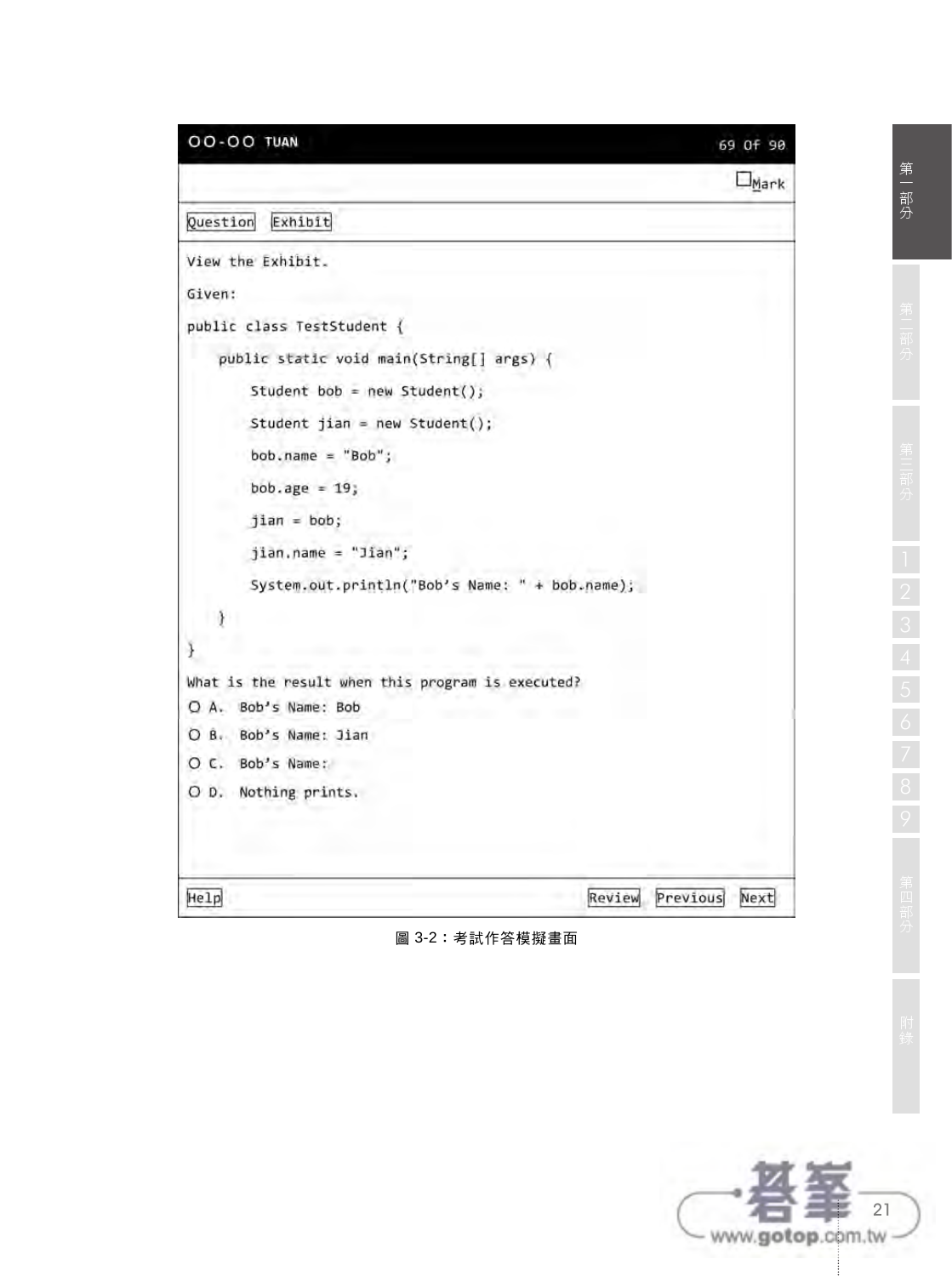OO-OO TUAN:你的英文姓名

69 of 90:目前進行到的題數

—<br>| Mark: 若遇到較難的題目可透過此核選盒將該題標記起來, 待最後題目做完時會 有一個總表,該總表會顯示哪些題目有被 Mark,就可以回到該題重新作答。

Next:跳到下一題

Exhbit : 透過點選 Exhibit 來瀏覽題目其他資訊。若此標籤有出來就一定要點選以 免題目會意錯誤

Next:跳到下一題

Previous: 跳到上一題

Review:查看



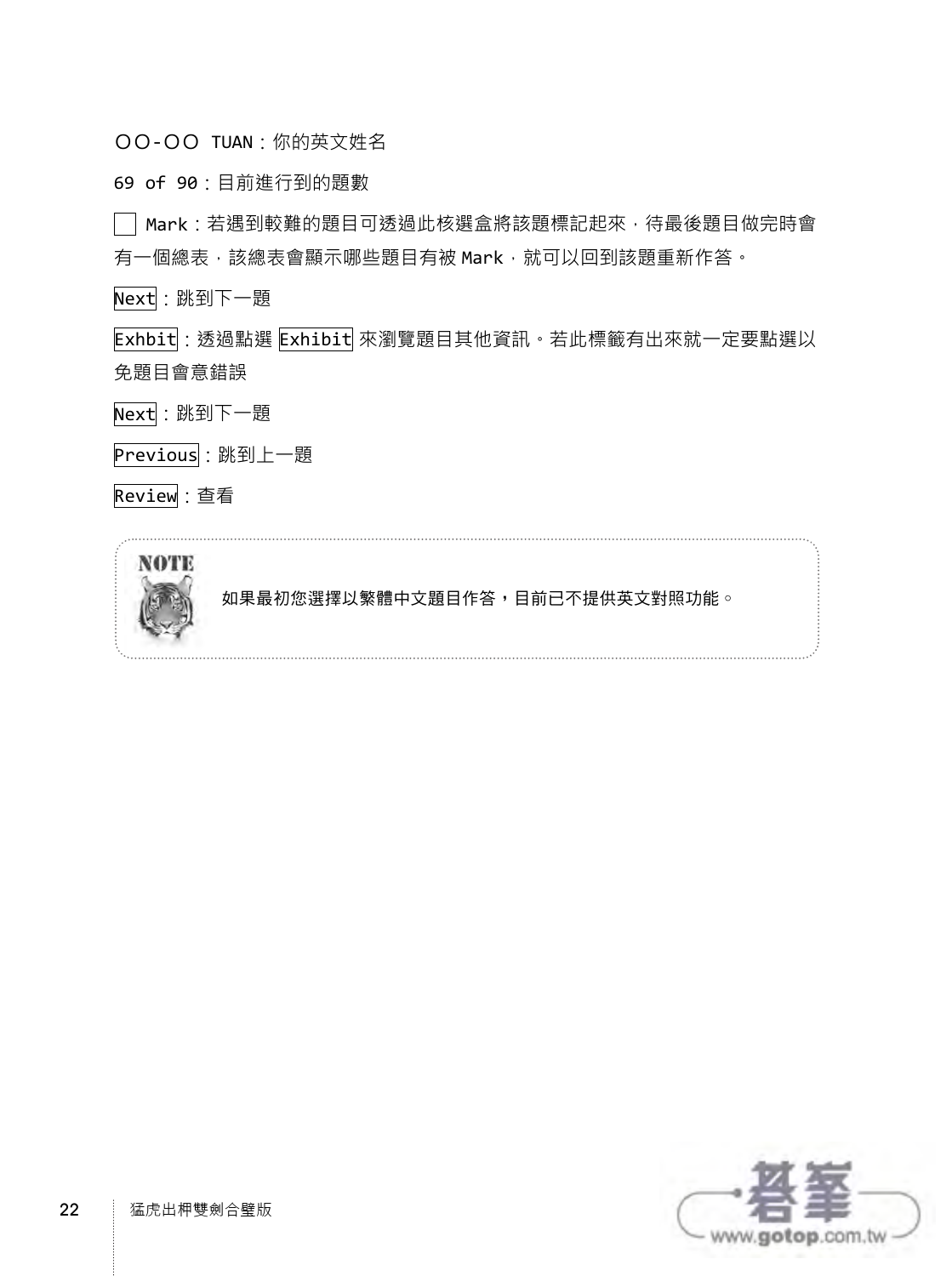

圖 3-3:1z0-803 OCA Oracle Java SE 7 Programmer I 證照圖檔



圖 3-4:1z0-804 OCP Oracle Java SE 7 Programmer II 證照圖檔



23

www.gotop.com.tw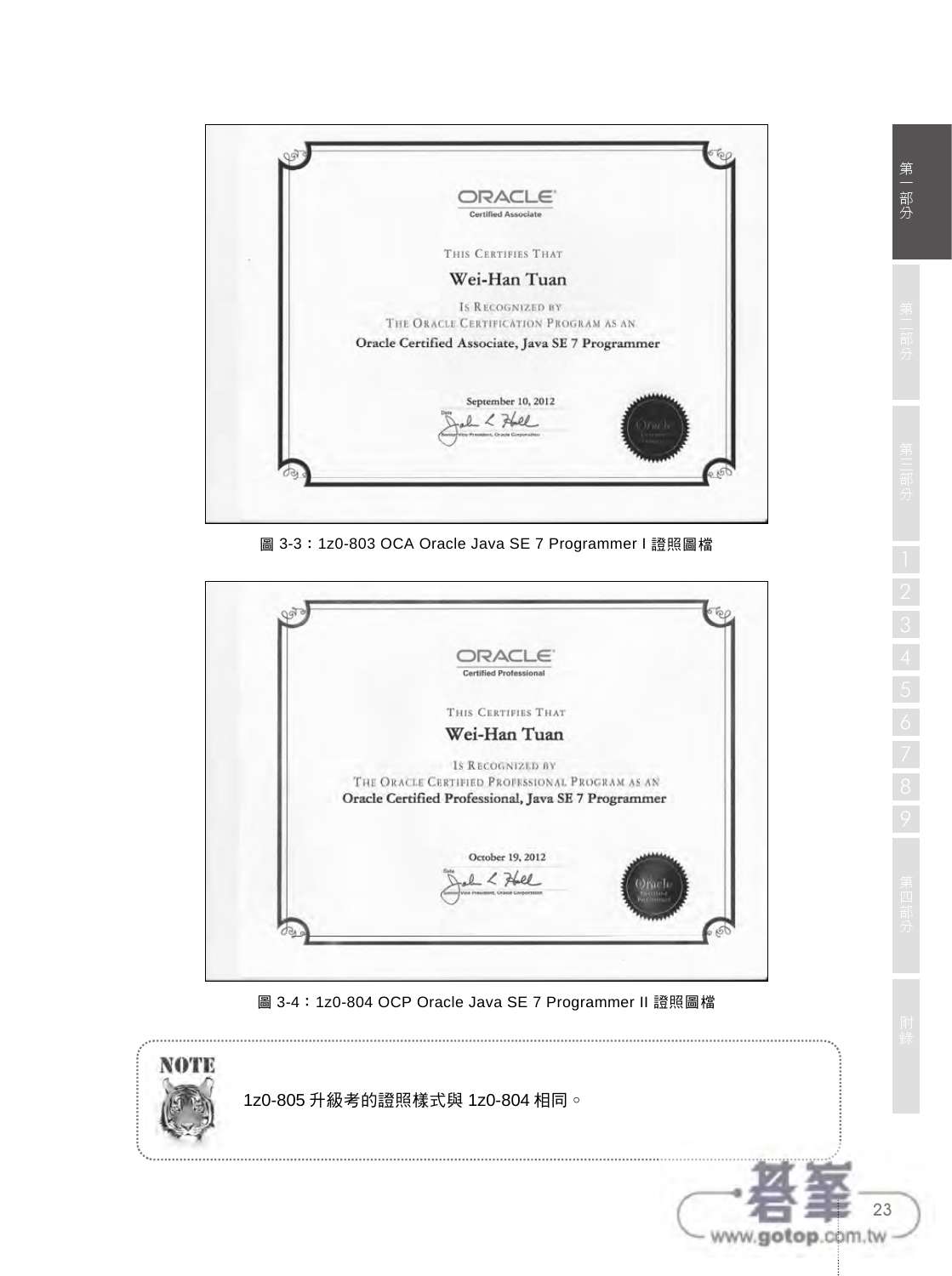## **4** 測驗後的注意事項

#### **4-1** 證書寄發

測驗通過後,證書將在 30 天内寄到考生的通訊地址,收到證書的同時,包裹中還會 附送一張認證卡,以表彰您成為認證工程師的榮譽。若超過 30 天仍未收到證書,請 向 Oracle 授權考試報名中心或透過 Email 向 VUE 考試中心詢問,詢問時請附上 VUE 識別編號(PIN)和報考號,服務人員收到信件後將為您辦理查詢作業。

#### **4-2** 你的下一步

也許有人會問:「考上 Java 認證就能保證技術沒問題嗎?如果不能,那為什麼要 考?」先前我已經解釋過,這不是「要不要」的問題,而是「有沒有」的問題。或者 也可以說,這不是「現在要不要」的問題,而是「未來要用要有」! 對團隊或公司來 說,這可能是標案時的黃金籌碼,也可能是締結重大合約的主要利器。

換我來問一個問題吧!請問:「考上駕照就能保證開車技術一定好嗎?不會迷路?倒 車不會撞到路樹?」還有,「考上托福能出國念書,就保證他的英文一定很好?聽說 讀寫一定樣樣流利?」不一定嘛!那如果這樣,上路前為何要考駕照?出國念書為何 要考托福?駕照與托福,只是開車上路和出國讀書的門檻,通過考試取得證書,只是 證明這個人有駕駛和出國深造的「基本能力」,後面的駕駛技術和語言磨鍊當然是另 當別論了。而專業技術證照的價值在於,讓自己(或團隊)跟上世界標準,站上起跑 線,才有後續專業能力和執行專案的表現機會。你相信嗎?當你還在猶豫、評估、思 考的同時,有一群人已經為他們的競爭力和差異化努力學習著!

也許你說「好吧!那我去考考看吧!」 如果你是技術基礎深厚的人,考個試也許不 會為你帶來實質利多,但是在備考過程中你會發現一些平常容易忽略的枝微末節,讓 自己有導正觀念的機會,順便評一評這張證照為何如此盛行。但是話說回來,當你沒 有基礎且只靠猜題、背答案或考運奇佳而考上,我可以告訴你,你只有二條路可走:

1. 趕緊利用空閒時間加緊鑽研技術,不要連 HelloWorld 都不會寫,這樣你還有 救,否則你就會變成下面第二條路上的人;

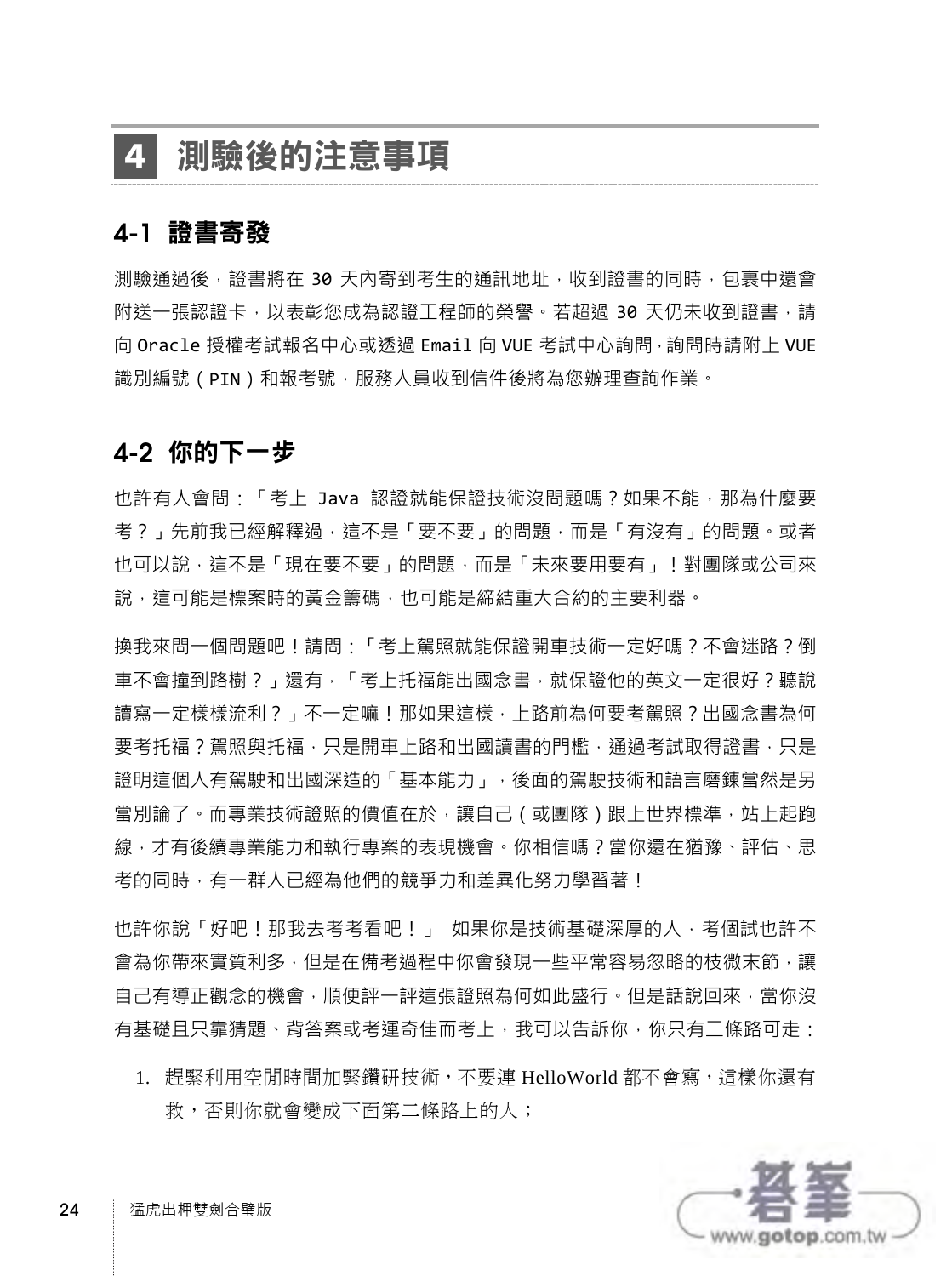2. 這張證照只是個沉重的負擔,因為你根本不敢告訴別人你拿過 Java 認證證 照,甚至別人的冷言冷語也會使你日後不願再碰這門技術。

觀察目前市場的態勢,學習 Java 的人將會越來越多, 證照取得將勢在必行, 本書會 提醒考試時容易忽略的地方,用心看完本書並勤於練習將會能幫助你順利考取證照。 但是,請記住:「磨練總在證照取得後!」最後,祝福大家都能在自己的事業上奔跑 得力。